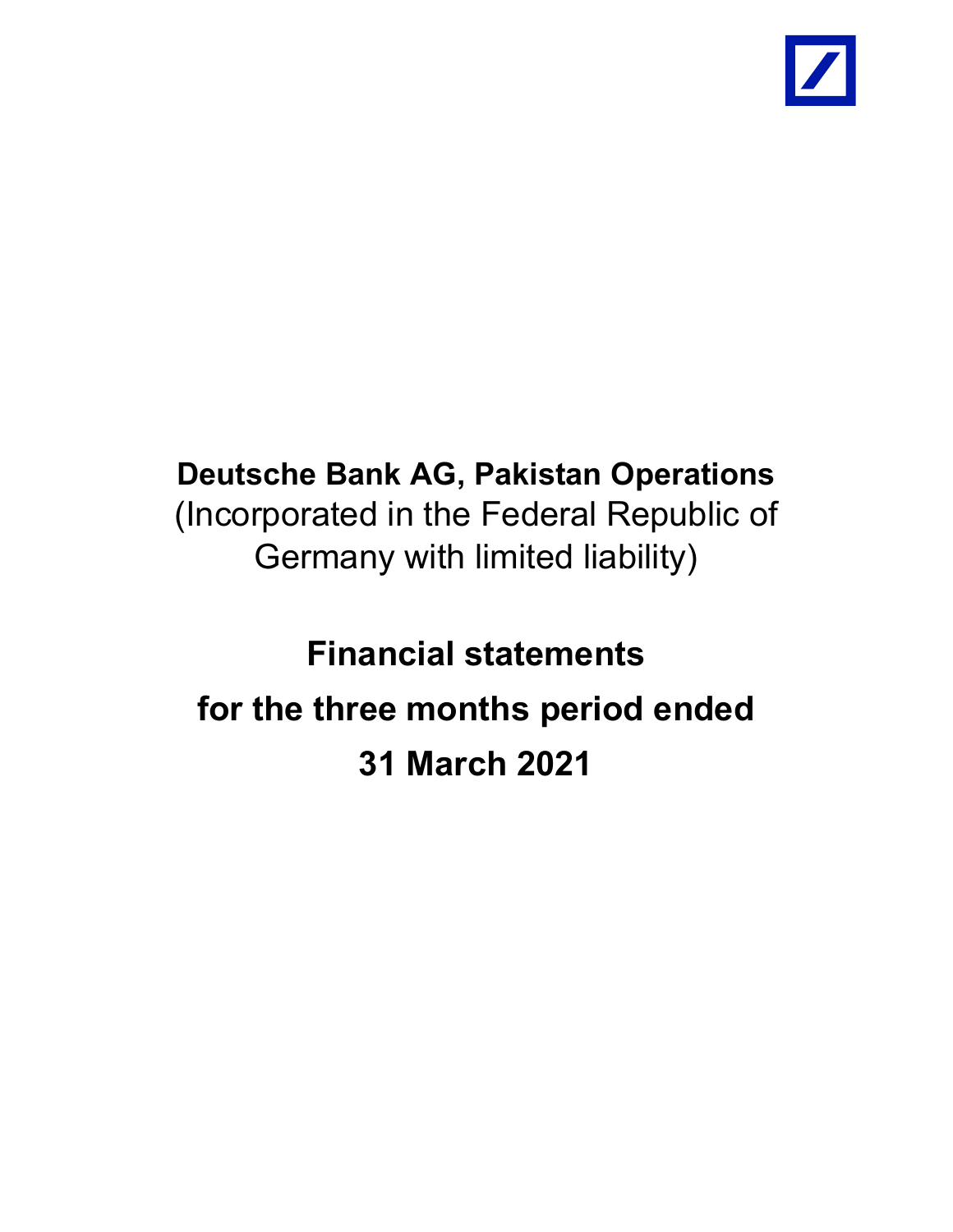*(Incorporated in the Federal Republic of Germany with limited liability)*

# Condensed Interim Statement of Financial Position

*As at 31 March 2021*

|                                                     |      | 31 March                      | 31-Dec-20  |
|-----------------------------------------------------|------|-------------------------------|------------|
|                                                     |      | 2021                          | 2020       |
|                                                     | Note | (Un-audited)                  | (Audited)  |
|                                                     |      | ------- Rupees in '000 ------ |            |
| <b>ASSETS</b>                                       |      |                               |            |
| Cash and balances with treasury banks               | 6    | 8,177,457                     | 8,645,015  |
| Balances with other banks                           | 7    | 2,362,227                     | 5,268,843  |
| Lendings to financial institutions                  | 8    | 28,867,360                    | 26,209,833 |
| Investments                                         | 9    | 348,884                       |            |
| Advances                                            | 10   | 4,110,244                     | 2,505,899  |
| <b>Fixed assets</b>                                 | 11   | 192,181                       | 242,064    |
| Intangible assets                                   |      |                               |            |
| Deferred tax assets                                 | 12   | 11,077                        | 29,127     |
| Other assets                                        | 13   | 1,283,395                     | 1,419,828  |
|                                                     |      | 45,352,825                    | 44,320,609 |
| <b>LIABILITIES</b>                                  |      |                               |            |
| <b>Bills payable</b>                                | 14   | 1,032,777                     | 972,657    |
| <b>Borrowings</b>                                   | 15   | 37,930                        | 241,047    |
| Deposits and other accounts                         | 16   | 31,865,174                    | 30,965,106 |
| Liabilities against assets subject to finance lease |      |                               |            |
| Subordinated debt                                   |      |                               |            |
| Deferred tax liabilities                            |      |                               |            |
| Other liabilities                                   | 17   | 4,611,283                     | 3,920,451  |
|                                                     |      | 37,547,164                    | 36,099,261 |
| <b>NET ASSETS</b>                                   |      | 7,805,661                     | 8,221,348  |
|                                                     |      |                               |            |
| <b>REPRESENTED BY</b>                               |      |                               |            |
| Head office capital account                         |      | 5,750,306                     | 6,302,781  |
| Reserves                                            |      |                               |            |
| Surplus/ (Deficit) on revaluation of assets         |      |                               |            |
| Unremitted profit                                   |      | 2,055,355                     | 1,918,567  |
|                                                     |      | 7,805,661                     | 8,221,348  |
|                                                     |      |                               |            |
| <b>CONTINGENCIES AND COMMITMENTS</b>                | 18   |                               |            |

The annexed notes 1 to 31 form an integral part of these condensed interim financial statements.

**Chief Country Officer Pakistan** 

**Managing Director Chief Financial Officer Pakistan**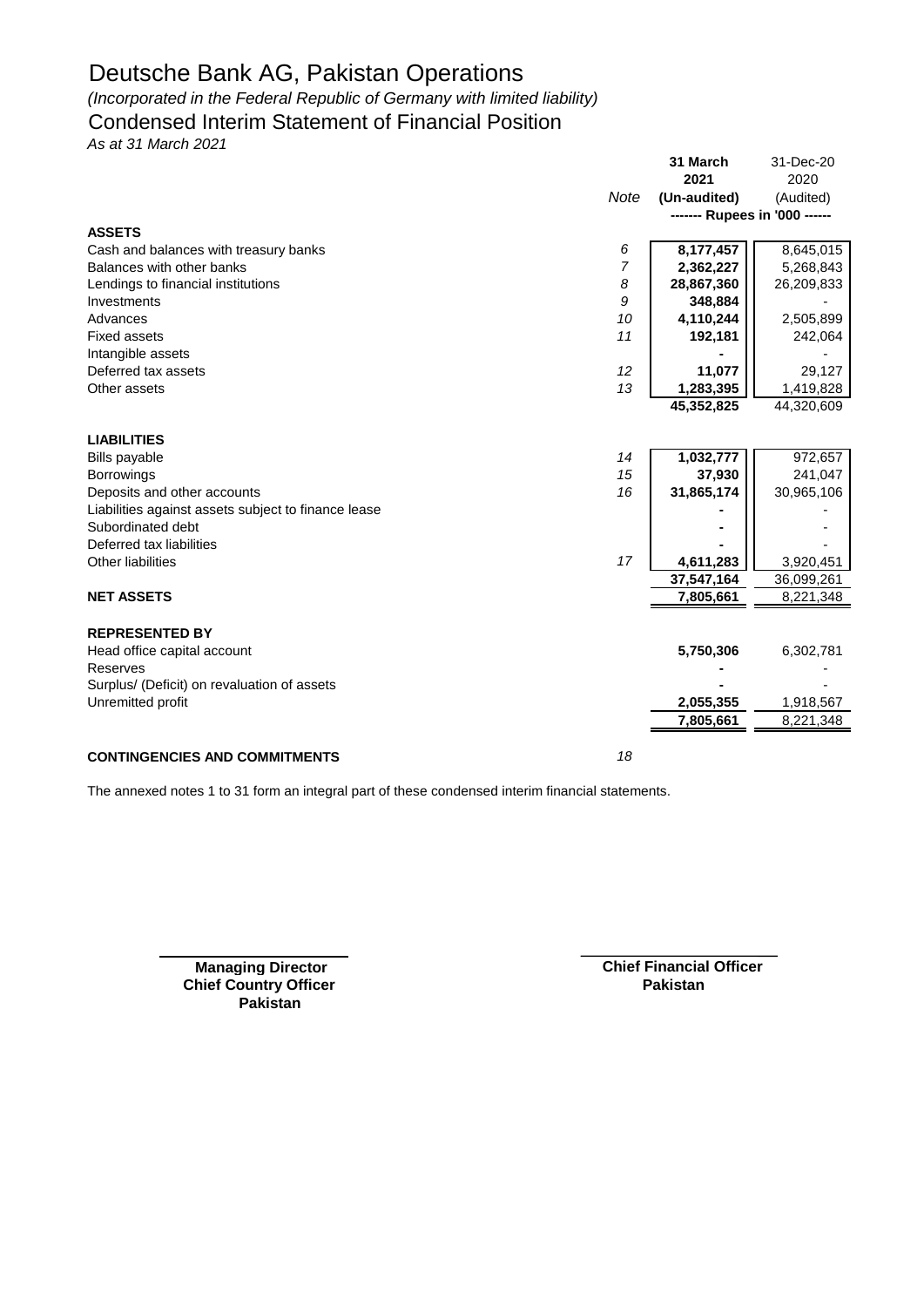*(Incorporated in the Federal Republic of Germany with limited liability)* Condensed Interim Profit and Loss Account (Un-audited)

*For three months period ended 31 March 2021*

|                                        | Note | Three months<br>period ended | Three months<br>period ended | Three months<br>period ended | Three months<br>period ended |
|----------------------------------------|------|------------------------------|------------------------------|------------------------------|------------------------------|
|                                        |      | 31 March                     | 31 March                     | 31 March                     | 31 March                     |
|                                        |      | 2021                         | 2021                         | 2020                         | 2020                         |
|                                        |      |                              |                              |                              |                              |
| Mark-up / return / interest earned     | 19   | 616,401                      | 616,401                      | 960,321                      | 960,321                      |
| Mark-up / return / interest expensed   | 20   | 373,710                      | 373,710                      | 457,874                      | 457,874                      |
| Net mark-up / interest income          |      | 242,691                      | 242,691                      | 502,447                      | 502,447                      |
| <b>NON MARK-UP / INTEREST INCOME</b>   |      |                              |                              |                              |                              |
| Fee and commission income              | 21   | 84,245                       | 84,245                       | 162,790                      | 162,790                      |
| Dividend income                        |      |                              |                              |                              |                              |
| Foreign exchange income                |      | 217,227                      | 217,227                      | 242,432                      | 242,432                      |
| Income / (loss) from derivatives       |      |                              |                              |                              |                              |
| Gain / (loss) on securities            | 22   | (10, 103)                    | (10, 103)                    |                              |                              |
| Other income                           | 23   | 7,438                        | 7,438                        | 22,228                       | 22,228                       |
| Total non-markup / interest Income     |      | 298,807                      | 298,807                      | 427,450                      | 427,450                      |
| <b>Total Income</b>                    |      | 541,498                      | 541,498                      | 929,897                      | 929,897                      |
| <b>NON MARK-UP / INTEREST EXPENSES</b> |      |                              |                              |                              |                              |
| Operating expenses                     | 24   | 271,207                      | 271,207                      | 257,845                      | 257,845                      |
| Workers Welfare Fund                   |      | 5,406                        | 5,406                        | 13,441                       | 13,441                       |
| Other charges                          | 25   |                              |                              |                              |                              |
| Total non-markup / interest expenses   |      | 276,613                      | 276,613                      | 271,286                      | 271,286                      |
| Profit before provisions               |      | 264,885                      | 264,885                      | 658,611                      | 658,611                      |
| Reversal and write offs - net          |      |                              |                              |                              |                              |
| Extra ordinary / unusual items         |      |                              |                              |                              |                              |
| <b>PROFIT BEFORE TAXATION</b>          |      | 264,885                      | 264,885                      | 658,611                      | 658,611                      |
| Taxation                               | 25   | (128,097)                    | (128,097)                    | (264, 807)                   | (264, 807)                   |
| <b>PROFIT AFTER TAXATION</b>           |      | 136,788                      | 136,788                      | 393,804                      | 393,804                      |
|                                        |      |                              |                              |                              |                              |

The annexed notes 1 to 31 form an integral part of these condensed interim financial statements.

**Managing Director** Chief Financial Officer **Chief Country Officer Pakistan Pakistan**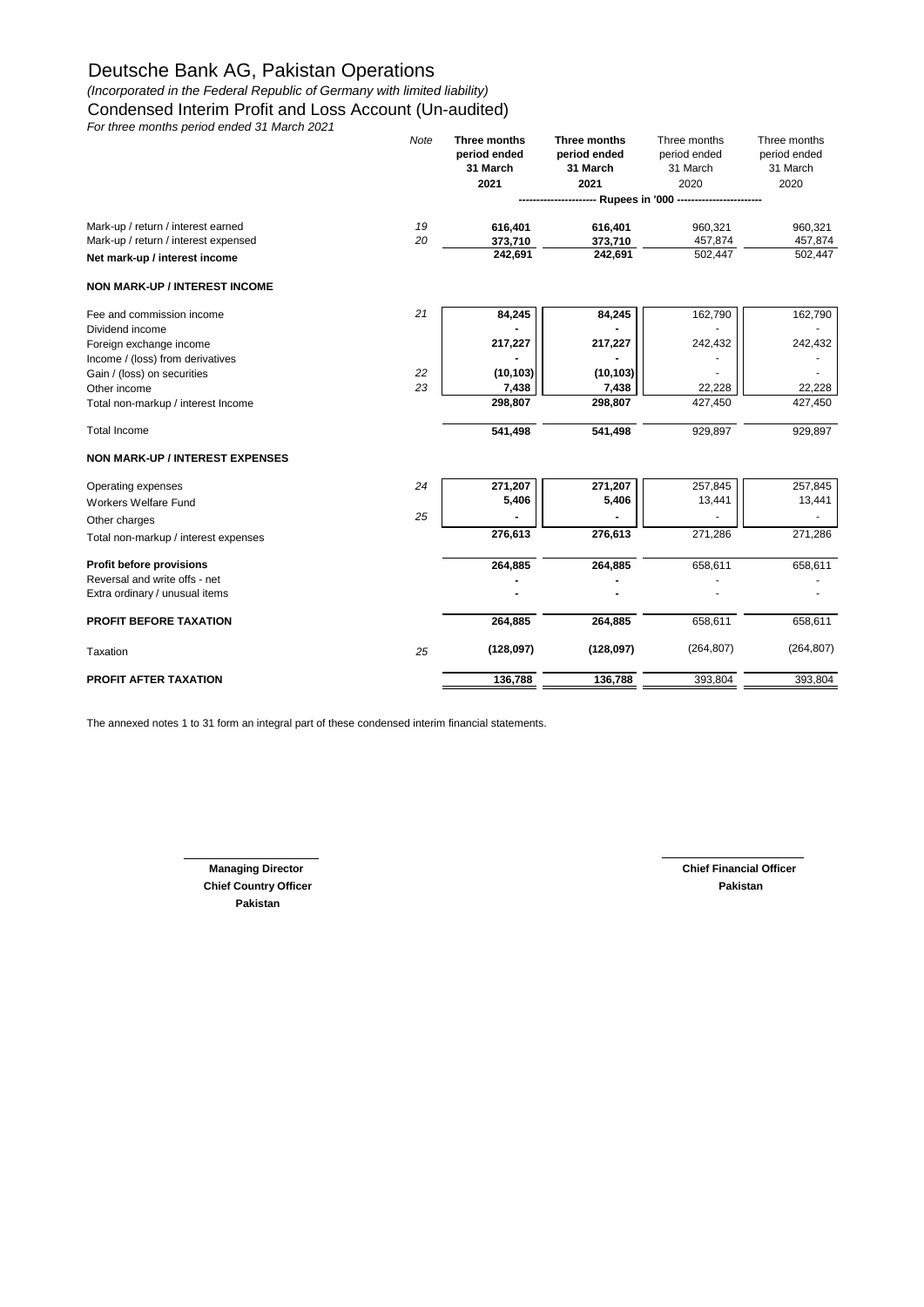*(Incorporated in the Federal Republic of Germany with limited liability)*

Condensed Interim Statement of Comprehensive Income (Un-audited)

*For three months period ended 31 March 2021*

|                                           | period ended<br>31 March<br>2021 | Three months Three months<br>period ended<br>31 March<br>2021 | Three months<br>period ended<br>31 March<br>2020<br>--(Rupees in '000)------------------- | Three months<br>period ended<br>31 March<br>2020 |
|-------------------------------------------|----------------------------------|---------------------------------------------------------------|-------------------------------------------------------------------------------------------|--------------------------------------------------|
| Profit after taxation for the period      | 136.788                          | 136.788                                                       | 393.804                                                                                   | 393,804                                          |
| Total comprehensive income for the period | 136,788                          | 136,788                                                       | 393.804                                                                                   | 393.804                                          |

The annexed notes 1 to 31 form an integral part of these condensed interim financial statements.

**Chief Country Officer Pakistan Pakistan**

**Managing Director** Chief Financial Officer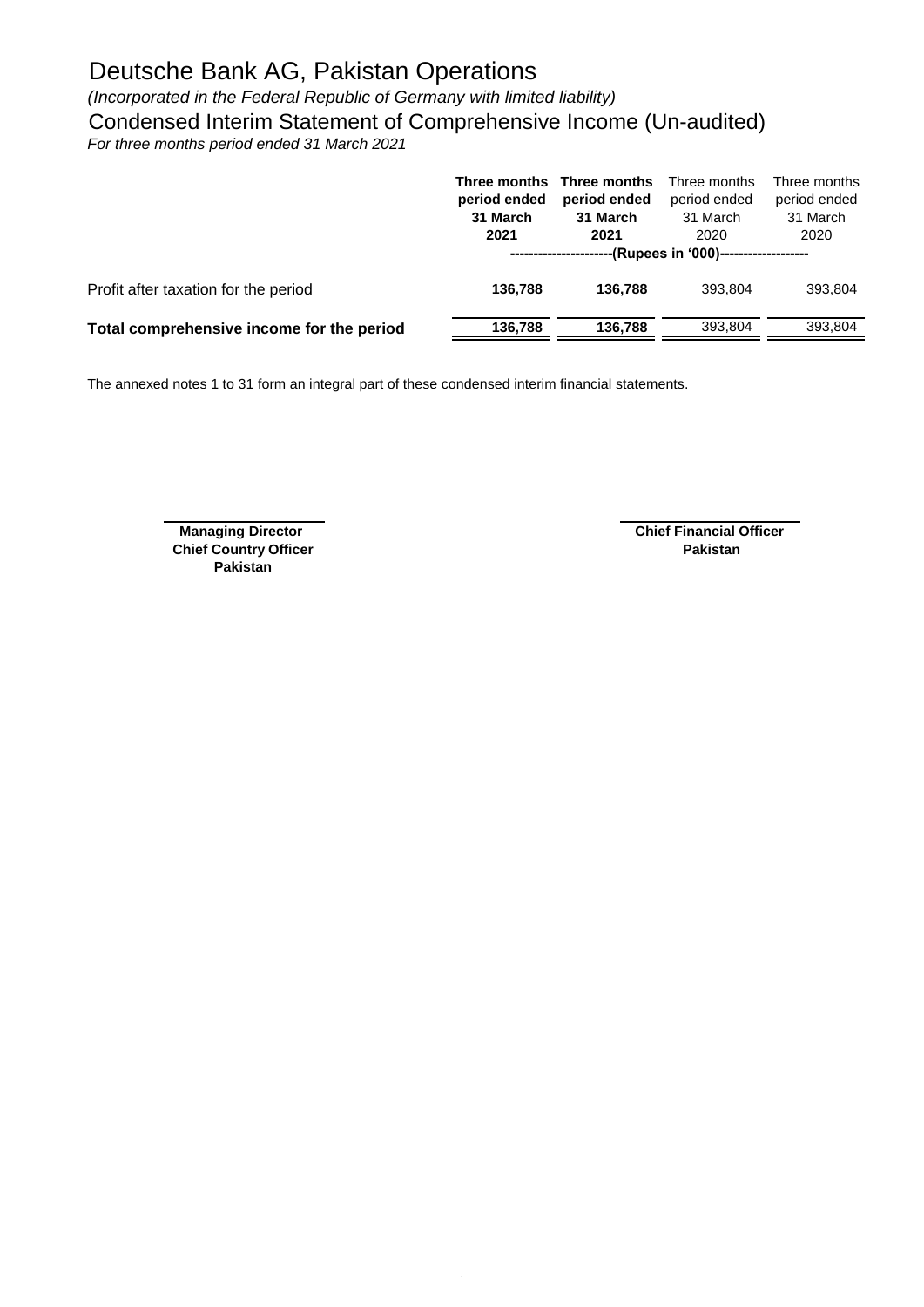*(Incorporated in the Federal Republic of Germany with limited liability)* Condensed Interim Cash Flow Statement (Un-audited) *For three months period ended 31 March 2021*

|                                                               | 31 March<br>2021                 | 31 March<br>2020 |
|---------------------------------------------------------------|----------------------------------|------------------|
|                                                               | ------- (Rupees in '000) ------- |                  |
| <b>CASH FLOWS FROM OPERATING ACTIVITIES</b>                   |                                  |                  |
| Profit before taxation                                        | 264,885                          | 658,611          |
| <b>Adjustments for:</b>                                       |                                  |                  |
| Depreciation                                                  | 30,984                           | 35,722           |
| Gain on disposal of operating fixed assets                    | (7, 438)                         | (8,356)          |
| Finance costs against lease                                   | 74                               | 128              |
| Unrealised loss on securities classified as held-for-trading  | 10,631                           | $\blacksquare$   |
|                                                               | 34,251                           | 27,494           |
|                                                               | 299,136                          | 686,105          |
| (Increase) / decrease in operating assets                     |                                  |                  |
| Lendings to financial institutions                            | (2,657,527)                      | (8,083,645)      |
| Net investments in held-for-trading securities                | (359, 515)                       |                  |
| Advances                                                      | (1,604,345)                      | 2,405,056        |
| Others assets (excluding advance taxation)                    | 138,714                          | (47, 411)        |
|                                                               | (4,482,673)                      | (5,726,000)      |
| Increase / (decrease) in operating liabilities                |                                  |                  |
| <b>Bills payable</b>                                          | 60,120                           | 456,300          |
| Borrowings from financial institutions                        | (139, 659)                       | (1,342,695)      |
| Deposits and other accounts                                   | 900,068                          | 5,614,215        |
| <b>Other liabilities</b>                                      | 692,453                          | 237,837          |
|                                                               | 1,512,982                        | 4,965,657        |
| Income tax paid                                               | (112, 330)                       | (115, 759)       |
| Net cash (used in) / generated from operating activities      | (2,782,885)                      | (189, 997)       |
| <b>CASH FLOW FROM INVESTING ACTIVITIES</b>                    |                                  |                  |
| Investments in operating fixed assets                         | (31, 835)                        | (15, 919)        |
| Proceeds from sale of operating fixed assets                  | 58,172                           | 10,900           |
| Net cash used in investing activities                         | 26,337                           | (5,019)          |
| <b>CASH FLOW FROM FINANCING ACTIVITIES</b>                    |                                  |                  |
| Payment of lease liabilities                                  | (1,693)                          | 8,911            |
| Net cash used in financing activities                         | (1,693)                          | 8,911            |
| Effects of exchange rate changes on cash and cash equivalents | (552, 475)                       | 306,305          |
| Increase in cash and cash equivalents                         | (3,310,716)                      | 120,200          |
| Cash and cash equivalents at beginning of the period          | 13,850,400                       | 7,647,582        |
| Cash and cash equivalents at end of the period                | 10,539,684                       | 7,767,782        |
|                                                               |                                  |                  |

**\_\_\_\_\_\_\_\_\_\_\_\_\_\_\_\_\_\_\_\_\_\_\_\_\_ \_\_\_\_\_\_\_\_\_\_\_\_\_\_\_\_\_\_\_\_\_\_\_\_\_**

The annexed notes 1 to 31 form an integral part of these condensed interim financial statements.

**Chief Country Officer Pakistan Pakistan**

**Managing Director** Chief Financial Officer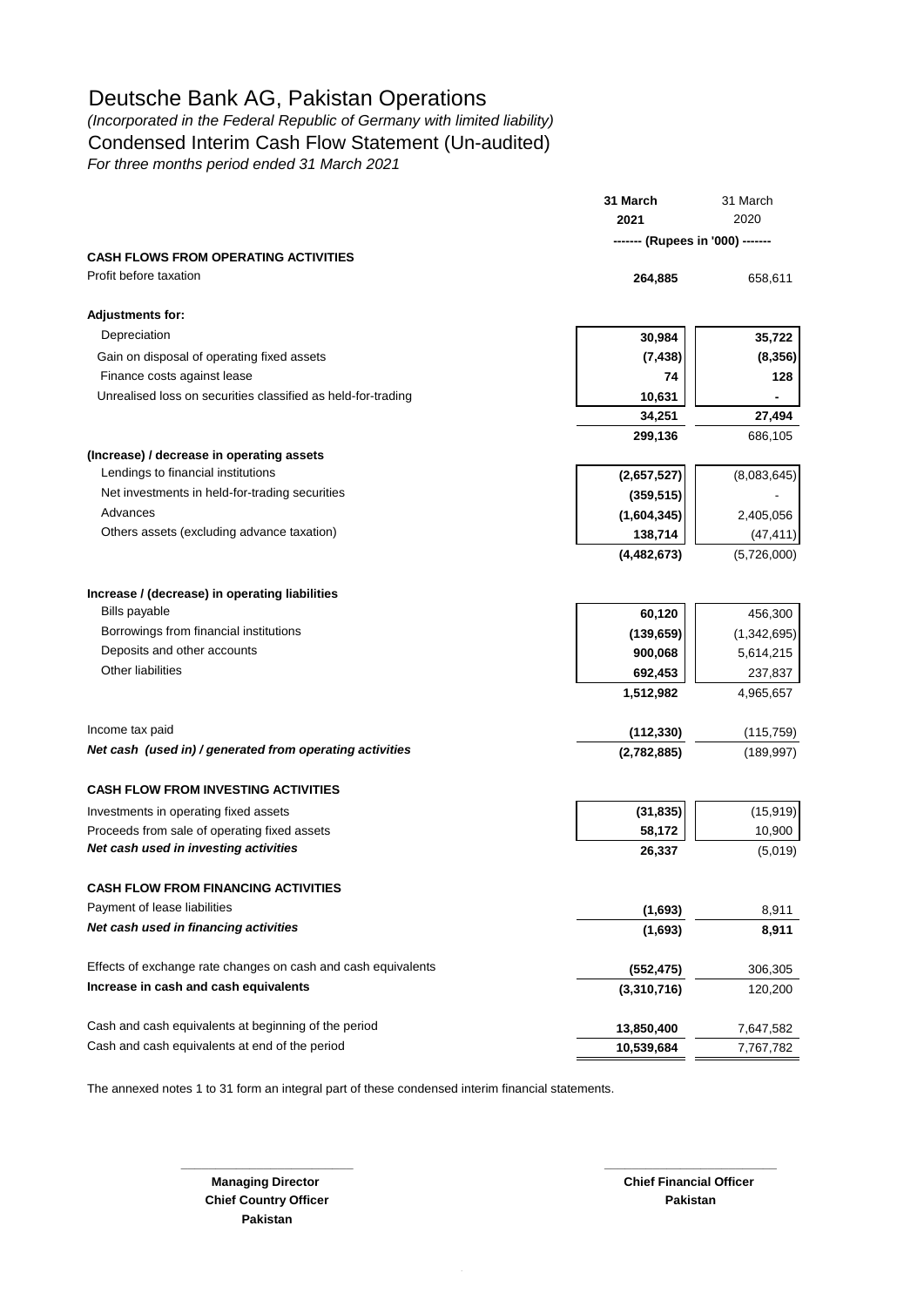*(Incorporated in the Federal Republic of Germany with limited liability)*

Condensed Interim Statement of Changes in Equity (Un-audited)

*For three months period ended 31 March 2021*

|                                                                         | <b>Head office</b><br>capital account | <b>Unremitted</b><br>profit | <b>Total</b>      |
|-------------------------------------------------------------------------|---------------------------------------|-----------------------------|-------------------|
|                                                                         | --(Rupees in '000) ---                |                             |                   |
| Balance as at 01 January 2020                                           | 5,563,663                             | 1,704,418                   | 7,268,081         |
| Profit for the three months period ended 31 March 2020                  |                                       | 393,804                     | 393,804           |
| Other comprehensive income - net of tax                                 |                                       | 393,804                     | 393,804           |
| Transactions with owners, recorded directly in equity                   |                                       |                             |                   |
| Exchange adjustments on revaluation of capital                          | 306,305                               |                             | 306,305           |
| Remittance made to Head office                                          | 306,305                               |                             |                   |
|                                                                         |                                       |                             | 306,305           |
| Opening balance as at 01 April 2020                                     | 5,869,968                             | 2,098,222                   | 7,968,190         |
| Profit after taxation for the nine months period ended 31 December 2020 |                                       | 511,733                     | 511,733           |
| Other comprehensive income - net of tax                                 |                                       | 20,835<br>532,568           | 20,835<br>532,568 |
| Transactions with owners, recorded directly in equity                   |                                       |                             |                   |
| Exchange adjustments on revaluation of capital                          | 432,813                               |                             | 432,813           |
| Remittance made to Head office                                          |                                       | (712, 223)                  | (712, 223)        |
|                                                                         | 432,813                               | (712, 223)                  | (279, 410)        |
| Balance as at 01 January 2021                                           | 6,302,781                             | 1,918,567                   | 8,221,348         |
| Profit after taxation for the three months period ended 31 March 2021   |                                       | 136,788                     | 136,788           |
| Other comprehensive income - net of tax                                 |                                       |                             |                   |
| Transactions with owners, recorded directly in equity                   |                                       | 136,788                     | 136,788           |
| Exchange adjustments on revaluation of capital                          | (552, 475)                            |                             | (552, 475)        |
| Remittance made to Head office                                          | (552, 475)                            |                             | (552, 475)        |
|                                                                         |                                       |                             |                   |
| Balance as at 31 March 2021                                             | 5,750,306                             | 2,055,355                   | 7,805,661         |

The annexed notes 1 to 31 form an integral part of these condensed interim financial statements.

\_\_\_\_\_\_\_\_\_\_\_\_\_\_\_\_\_\_\_\_\_\_\_\_ \_\_\_\_\_\_\_\_\_\_\_\_\_\_\_\_\_\_\_\_\_\_\_\_  **Managing Director Chief Country Officer Pakistan**

**Pakistan Chief Financial Officer**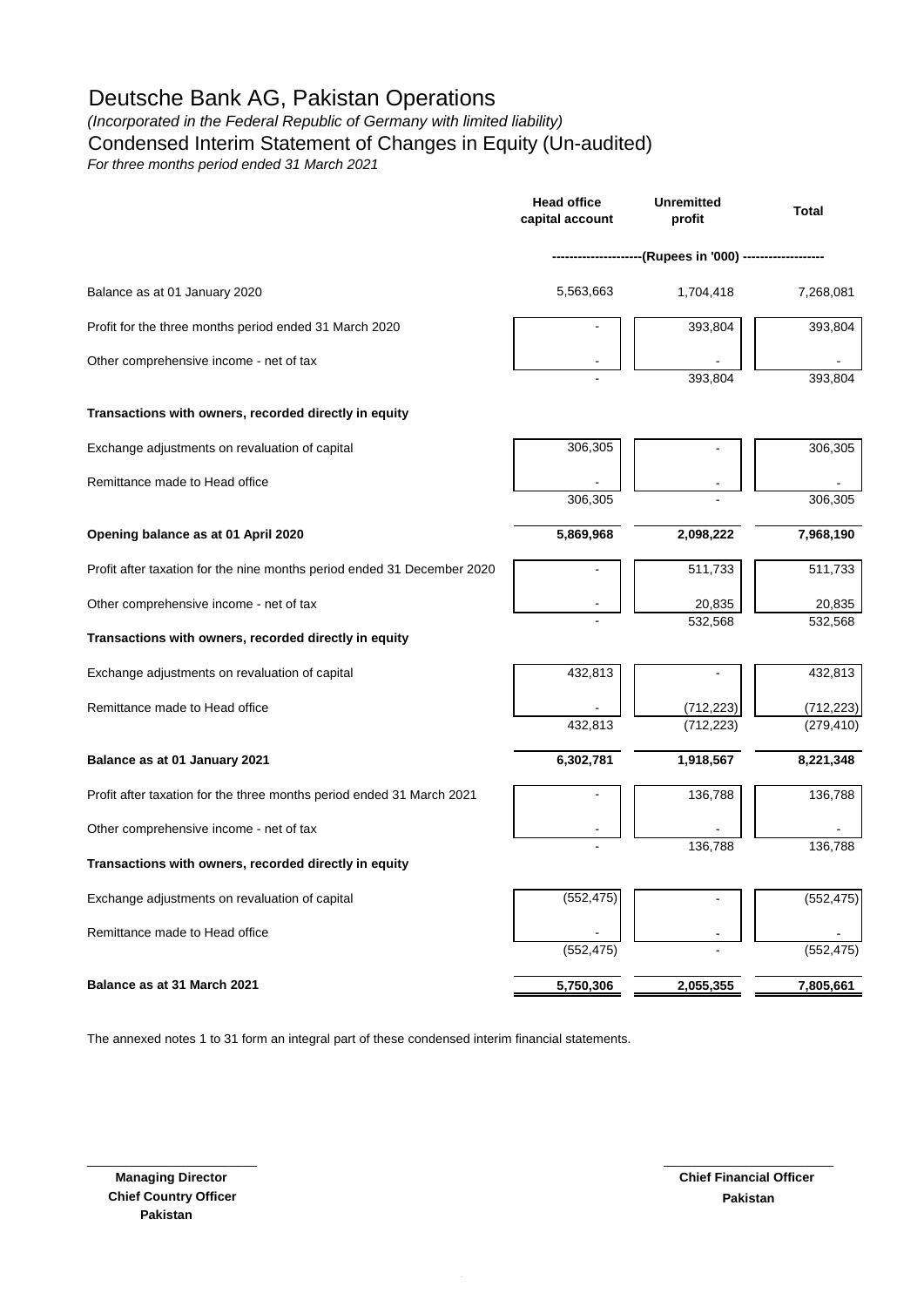*(Incorporated in the Federal Republic of Germany with limited liability)* **Notes to the Condensed Interim Financial Information (Un-audited)**

*For three months period ended 31 March 2021*

## **1. STATUS AND NATURE OF BUSINESS**

Deutsche Bank AG is a foreign banking company incorporated in the Federal Republic of Germany with limited liability. Its operations in Pakistan are carried out through two branches located at Karachi and Lahore ('the Pakistan Operations'). The Pakistan Operations are engaged in banking business as described in the Banking Companies Ordinance, 1962.

The credit rating affirmed by Standard & Poor's on 26 February 2021 is BBB+ for long-term and A-2 for short-term, by Fitch on 25 January 2021 is BBB for longterm and F2 for short-term; and by Moody's on 03 November 2020 is A3 for long-term.

## **2 BASIS OF PRESENTATION**

#### **2.1 STATEMENT OF COMPLIANCE**

These condensed interim financial statements have been prepared in accordance with the accounting and reporting standards as applicable in Pakistan for interim financial reporting. The accounting and reporting standards comprise of:

- **-** International Accounting Standard (IAS) 34 - Interim Financial Reporting issued by the International Accounting Standards Board (IASB) as notified under the Companies Act, 2017;
- **-** Provisions of and directives issued under the Banking Companies Ordinance, 1962 and the Companies Act, 2017; and
- **-** Directives issued by State Bank of Pakistan (SBP) and the Securities and Exchange Commission of Pakistan (SECP).

Whenever the requirements of the Banking Companies Ordinance, 1962, the Companies Act, 2017 or the directives issued by SBP and SECP differ with the requirements of the IAS 34, the Banking Companies Ordinance, 1962, the Companies Act, 2017 and the said directives shall prevail.

The SBP vide BSD Circular No. 10 dated 26 August 2002 has deferred the applicability of International Accounting Standard 39, Financial Instruments: Recognition and Measurement (IAS 39) and International Accounting Standard 40, Investment Property (IAS 40). Further, according to a notification of the Securities and Exchange Commission of Pakistan (SECP) dated 28 April 2008, International Financial Reporting Standard 7, Financial Instruments: Disclosures (IFRS 7) has not been made applicable for banks. Accordingly, the requirements of these standards and their relevant interpretations (issued by the Standards Interpretation Committee - SICs and the International Financial Reporting Interpretations Committee - IFRICs) have not been considered in the preparation of these condensed interim financial statements.

**2.2** The disclosures made in these condensed interim financial statements have been limited based on a format prescribed by the SBP vide BPRD Circular Letter No. 5 dated 22 March 2019 and IAS 34, Interim Financial Reporting. They do not include all the disclosures required for annual financial statements, and these condensed interim financial statements should be read in conjunction with the financial statements of the Pakistan Operations for the year ended 31 December 2020.

#### **2.3 Standards, interpretations and amendments to accounting and reporting standards as applicable in Pakistan that are effective in the current period**

There are certain new and ammended standards, amendments and interpretations that are effective from 1 January 2021; however, these do not have any significant effect on interim financial statements of the Pakistan Operations.

#### **2.4 Standards, interpretations of and amendments to approved accounting standards that are not yet effective in the current period**

There are certain standards, amendments and interpretations with respect to the accounting and reporting standards as applicable in Pakistan that are not yet effective in the current year. These are not expected to have any material impact on the Pakistan Operations' financial statements in the period of their initial application execpt for following:

As per the SBP's BPRD Circular Letter no. 4 dated October 23, 2019, the applicability of IFRS 9 to banks in Pakistan was deferred to accounting periods beginning on or after January 1, 2021 and detailed guidelines are awaited regarding the same. Accordingly, the requirements of IFRS 9 have not been considered while preparing these condensed interim financial statements.

# **3 SIGNIFICANT ACCOUNTING POLICIES**

The accounting policies and the methods of computation adopted in the preparation of the condensed interim financial statements are consistent with those applied in the preparation of the annual financial statements of the Pakistan Operations for the year ended 31 December 2020.

#### **4 CRITICAL ACCOUNTING ESTIMATES AND JUDGMENTS**

Significant judgements made by the management in applying the accounting policies and the key sources of estimation uncertainty were the same as those applied in the annual financial statements of the Pakistan Operations for the year ended 31 December 2020.

#### **5 FINANCIAL RISK MANAGEMENT**

The outbreak of COVID-19 has significantly impacted the daily life, economic conditions, business and consumers' activities across the globe. The Pakistan Operation's management is fully cognisant of the business challenges posed by the COVID-19 outbreak due to rapidly changing economic conditions and operating environment. The State Bank of Pakistan has also responded to the crisis by cutting the policy rate by 225 bps to 11% in March '20, by 200 bps to 9% on April '20, by 100 bps to 8% in May '20 and again by 100 bps to 7% in June '20, so that relief can be provided to borrowers in the times of distress. The Pakistan Operations continues to serve customers through its branches and the digital channels by observing the Government instructions and adopting all possible precautionary measures for safety of its employees.

The Pakistan Operations continue to follow its current policies for managing credit, liquidity and market as disclosed in the annual financial statement for the period ended 31 December 2020.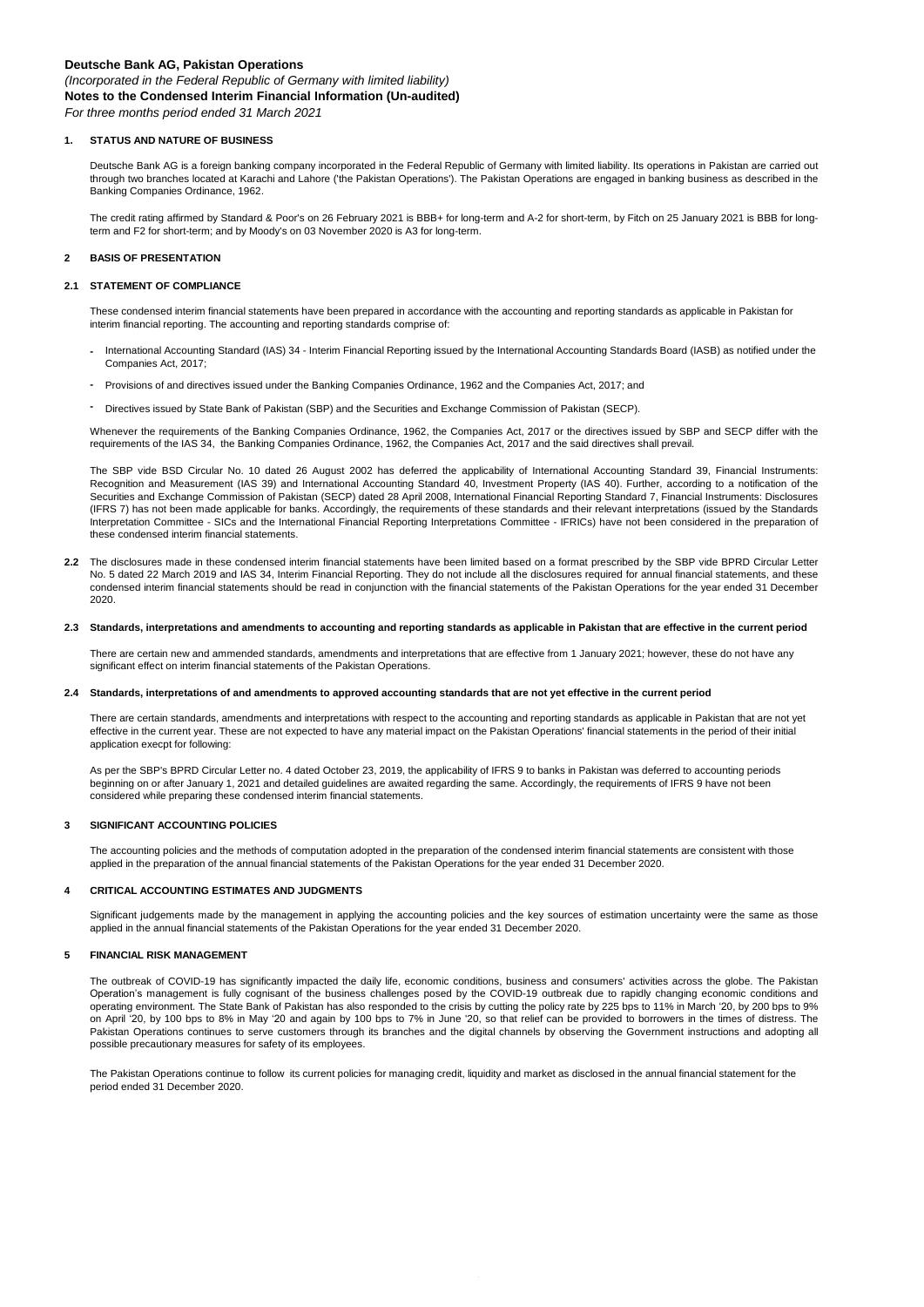| 6 | <b>CASH AND BALANCES WITH TREASURY BANKS</b> | Note | 31 March<br>2021<br>------- (Rupees in '000) ------- | 31-Dec<br>2020 |
|---|----------------------------------------------|------|------------------------------------------------------|----------------|
|   | In hand                                      |      |                                                      |                |
|   | Local currency                               |      | 21,311                                               | 15,847         |
|   | Foreign currency                             |      | 93,106                                               | 84,419         |
|   |                                              |      | 114,417                                              | 100,266        |
|   | With State Bank of Pakistan in               |      |                                                      |                |
|   | Local currency current account               | 6.1  | 2,054,227                                            | 1,970,392      |
|   | Foreign currency current account             | 6.2  | 58,201                                               | 60,897         |
|   | Foreign currency deposit account             |      |                                                      |                |
|   | Special cash reserve account                 | 6.3  | 175,209                                              | 183,325        |
|   | Local US Dollar collection account           | 6.4  | 25,082                                               | 27,339         |
|   | Foreign currency capital account             |      | 5,750,306                                            | 6,302,781      |
|   |                                              |      | 8,063,025                                            | 8,544,734      |
|   | With National Bank of Pakistan in            |      |                                                      |                |
|   | Local currency current account               |      | 15                                                   | 15             |
|   |                                              |      | 8,177,457                                            | 8,645,015      |

- **6.1** This represents current account maintained with SBP under the requirements of section 22 (Cash Reserve Requirement) of the Banking Companies Ordinance, 1962 and an additional Cash Reserve Requirement for banks that meet / do not meet targets for Housing and Construction Finance as per DMMD Circular Letter 03 of 2020.
- **6.2** This represents statutory cash reserve in the current account maintained with SBP under the requirements of SBP.
- **6.3** This represents statutory cash reserve maintained against foreign currency deposits mobilized under FE 25 Circular issued by the SBP. Profit rates on these deposits are fixed by SBP on a monthly basis and were 0% p.a (31 December 2020: 0.00% p.a to 0.76% p.a).
- **6.4** This represents US Dollar settlement account opened with the SBP in accordance with FE Circular No. 2.

| 7 | <b>BALANCES WITH OTHER BANKS</b>             | Note | 31 March<br>2021<br>------- (Rupees in '000) ------- | 31-Dec<br>2020 |
|---|----------------------------------------------|------|------------------------------------------------------|----------------|
|   | In Pakistan                                  |      |                                                      |                |
|   | Current account                              |      | 1,000                                                | 1,291          |
|   | Outside Pakistan                             |      |                                                      |                |
|   | Current account                              |      |                                                      |                |
|   | Interbranch                                  |      | 2,358,966                                            | 5,265,153      |
|   | <b>Others</b>                                |      | 2,261                                                | 2,399          |
|   |                                              |      | 2,361,227                                            | 5,267,552      |
|   |                                              |      | 2,362,227                                            | 5,268,843      |
| 8 | <b>LENDINGS TO FINANCIAL INSTITUTIONS</b>    | Note | 31 March                                             | 31-Dec         |
|   |                                              |      | 2021                                                 | 2020           |
|   |                                              |      | ------- (Rupees in '000) -------                     |                |
|   | Repurchase agreement lendings (Reverse Repo) | 8.1  | 28,867,360                                           | 26,209,833     |

**8.1** Reverse repo transactions have been made with various commercial banks at rates ranging from 6.99% to 7.69% p.a (31 December 2020: 6.20% p.a to 7.00% p.a) and mature within a month. The market value of these securities at 31 March 2021 amounted to Rs. 26,079. million (31 December 2020: Rs. 26,478 million).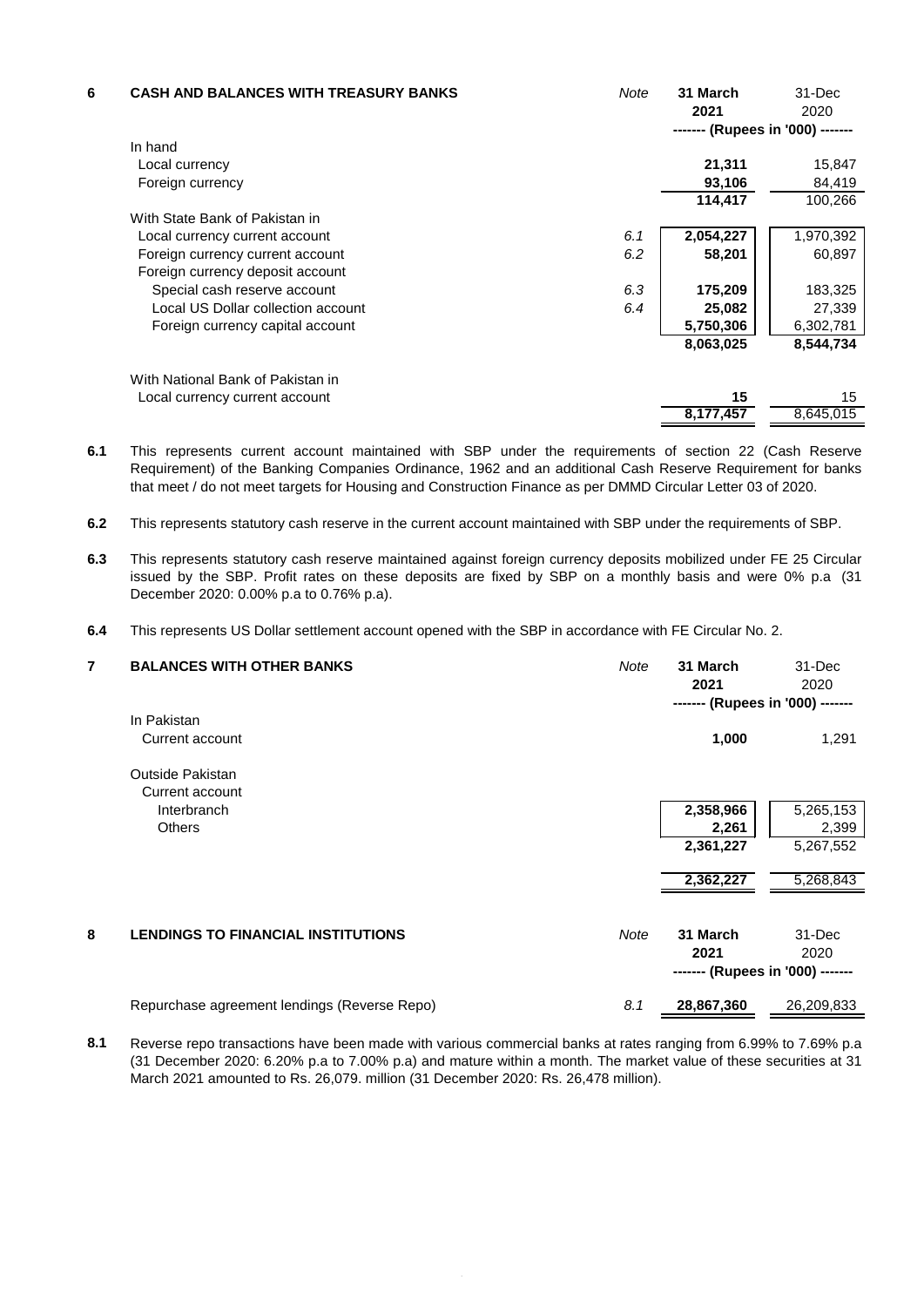| 9    | <b>INVESTMENTS</b>                          | Note |                      | 31 March<br>2021       |                       |                                                  | 31 December<br>2020      |                         |
|------|---------------------------------------------|------|----------------------|------------------------|-----------------------|--------------------------------------------------|--------------------------|-------------------------|
|      |                                             |      | Cost                 | Surplus /<br>(Deficit) | <b>Total</b>          | Cost                                             | Surplus /<br>(Deficit)   | Total                   |
|      |                                             |      |                      |                        |                       | -- (Rupees in '000) --------------------------   |                          |                         |
| 9.1  | <b>INVESTMENTS BY TYPES</b>                 |      |                      |                        |                       |                                                  |                          |                         |
|      | <b>Held-for-trading securities</b>          |      |                      |                        |                       |                                                  |                          |                         |
|      | <b>Federal Government securities</b>        |      | 359,515              | (10, 631)              | 348,884               |                                                  |                          |                         |
|      |                                             |      |                      |                        |                       |                                                  |                          |                         |
| 9.2  | <b>INVESTMENTS BY SEGMENTS</b>              |      | Cost                 | Surplus /<br>(Deficit) | <b>Total</b>          | Cost                                             | Surplus /<br>(Deficit)   | Total                   |
|      |                                             |      |                      |                        |                       | (Rupees in '000) ------------------------------- |                          |                         |
|      | <b>Federal Government Securities</b>        |      |                      |                        |                       |                                                  |                          |                         |
|      | <b>Treasury Bills</b>                       |      | 56,335               | (891)                  | 55,444                |                                                  |                          |                         |
|      | Pakistan Investment Bonds                   |      | 303,180              | (9,740)                | 293,440               |                                                  |                          |                         |
|      |                                             |      | 359,515              | (10, 631)              | 348,884               |                                                  |                          |                         |
| 10   | <b>ADVANCES</b>                             |      | Performing           |                        | <b>Non Performing</b> |                                                  | Total                    |                         |
|      |                                             |      | 31 March             | 31-Dec                 | 31 March              | 31-Dec                                           | 31 March                 | 31-Dec                  |
|      |                                             |      | 2021                 | 2020                   | 2021                  | 2020                                             | 2021                     | 2020                    |
|      |                                             |      |                      |                        | (Rupees in '000) ---- |                                                  |                          |                         |
|      | Loans, cash credits, running finances, etc. |      | 4,118,242            | 2,513,897              | 30,885                | 30,885                                           | 4,149,127                | 2,544,782               |
|      | Bills discounted and purchased              |      |                      |                        | 65,626                | 65,626                                           | 65,626                   | 65,626                  |
|      | Advances - gross                            | 10.1 | 4,118,242            | 2,513,897              | 96,511                | 96,511                                           | 4,214,753                | 2,610,408               |
|      | Provision against advances                  |      |                      |                        |                       |                                                  |                          |                         |
|      | - Specific                                  |      | $\blacksquare$       | $\blacksquare$         | (96, 511)             | (96, 511)                                        | (96, 511)                | (96, 511)               |
|      | - General                                   |      | (7,998)              | (7,998)                |                       |                                                  | (7,998)                  | (7,998)                 |
|      | Advances - net of provision                 | 10.3 | (7,998)<br>4,110,244 | (7,998)<br>2,505,899   | (96, 511)<br>٠        | (96, 511)                                        | (104, 509)<br>4,110,244  | (104, 509)<br>2,505,899 |
|      |                                             |      |                      |                        |                       |                                                  |                          |                         |
| 10.1 | <b>Particulars of advances (Gross)</b>      |      |                      |                        |                       |                                                  | 31 March                 | 31-Dec                  |
|      |                                             |      |                      |                        |                       |                                                  | 2021                     | 2020                    |
|      |                                             |      |                      |                        |                       |                                                  | ---- Rupees in '000 ---- |                         |
|      | In local currency                           |      |                      |                        |                       |                                                  | 4,149,127                | 2,544,782               |
|      | In foreign currencies                       |      |                      |                        |                       |                                                  | 65,626                   | 65,626                  |

**10.2** Advances include Rs.96.511 million (31 December 2020: Rs. 96.511 million) which have been placed under non-performing status as detailed below:

| <b>Category of Classification</b> | 31 March 2021                                     | 31 December 2020 |                                   |           |
|-----------------------------------|---------------------------------------------------|------------------|-----------------------------------|-----------|
|                                   | <b>Non</b><br>Performing<br>Loans                 | <b>Provision</b> | <b>Non</b><br>Performing<br>Loans | Provision |
|                                   | --------------- Rupees in '000 ------------------ |                  |                                   |           |
| <b>Domestic</b>                   |                                                   |                  |                                   |           |
| Other Assets Especially Mentioned |                                                   | ۰                | $\overline{\phantom{0}}$          |           |
| Substandard                       | -                                                 | -                | $\overline{\phantom{a}}$          |           |
| Doubtful                          |                                                   |                  | $\overline{\phantom{0}}$          |           |
| Loss                              | 96,511                                            | 96,511           | 96,511                            | 96,511    |
|                                   | 96,511                                            | 96,511           | 96,511                            | 96,511    |

In foreign currencies  $\frac{65,626}{4,214,753} - \frac{65,626}{2,610,408}$ 

4,214,753

| 10.3 Particulars of provision against advances | 31 March 2021   |                          |         | 31 December 2020                            |                          |         |
|------------------------------------------------|-----------------|--------------------------|---------|---------------------------------------------|--------------------------|---------|
|                                                | <b>Specific</b> | General                  | Total   | Specific                                    | General                  | Total   |
|                                                |                 |                          |         | Rupees in '000 ---------------------------- |                          |         |
| Opening balance                                | 96.511          | 7,998                    | 104.509 | 96.511                                      | 7.998                    | 104,509 |
| Charge for the period / year                   | ۰               | -                        |         | $\overline{\phantom{a}}$                    | $\overline{\phantom{0}}$ |         |
| Reversals                                      |                 | $\blacksquare$           |         | $\overline{\phantom{a}}$                    | $\overline{\phantom{0}}$ |         |
|                                                |                 | $\overline{\phantom{a}}$ |         | $\overline{\phantom{a}}$                    | $\overline{\phantom{0}}$ |         |
| Closing balance                                | 96.511          | 7.998                    | 104.509 | 96.511                                      | 7,998                    | 104,509 |
|                                                |                 |                          |         |                                             |                          |         |

**10.3.1** General provision represents amount recognized in line with the instructions received from the Head office.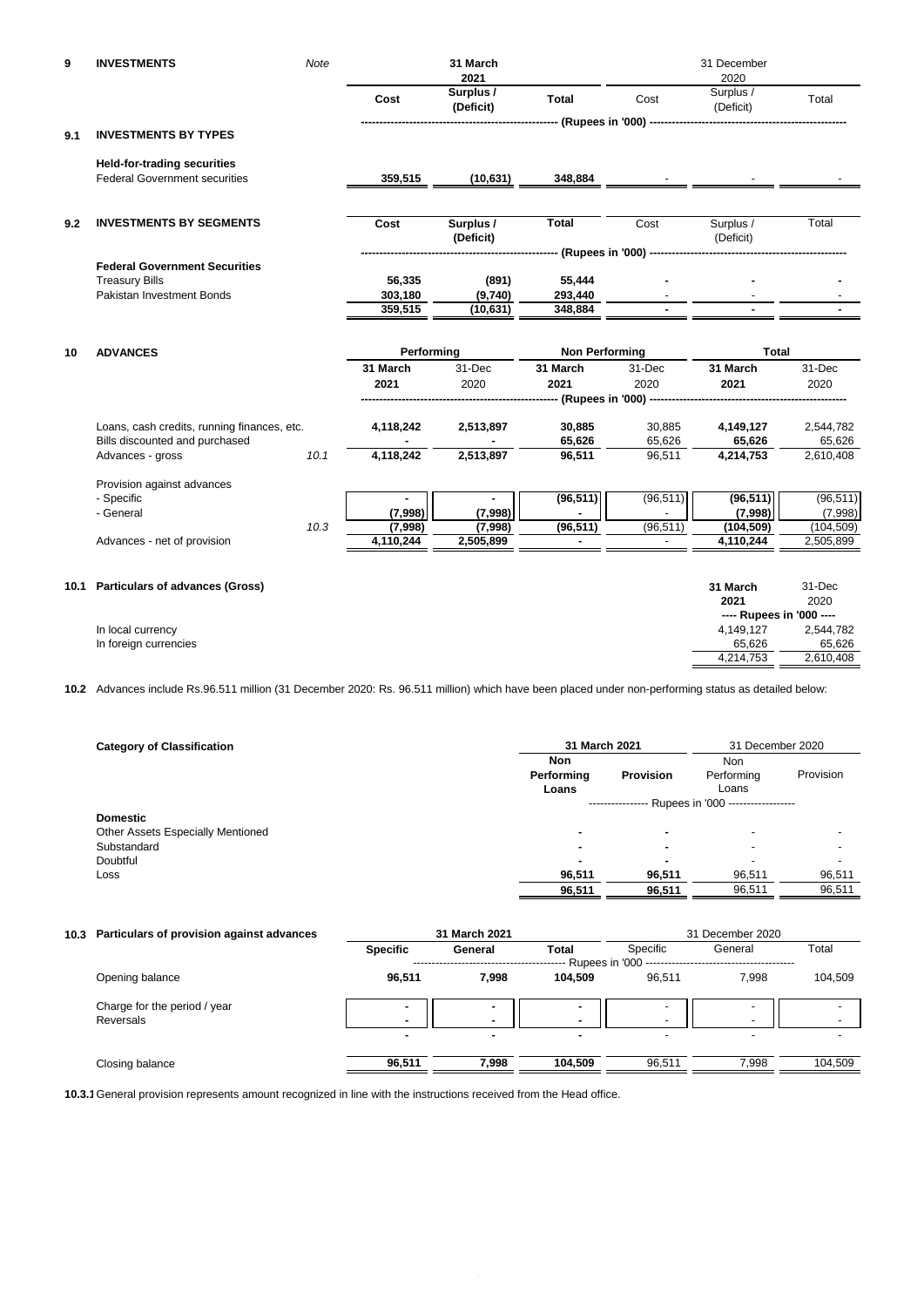| 11      | <b>FIXED ASSETS</b>                                                         | Note | 31 March<br>2021<br>----- Rupees in '000 ------ | 31-Dec<br>2020     |
|---------|-----------------------------------------------------------------------------|------|-------------------------------------------------|--------------------|
|         |                                                                             |      |                                                 |                    |
|         | Capital work-in-progress<br>Property and equipment                          | 11.1 | 32,786<br>159,395                               | 953<br>241,111     |
|         |                                                                             |      | 192,181                                         | 242,064            |
| 11.1    | <b>Capital work-in-progress</b>                                             |      |                                                 |                    |
|         | Advances to suppliers                                                       |      | 32,786                                          | 953                |
| $12 \,$ | <b>DEFERRED TAX ASSETS</b>                                                  |      |                                                 |                    |
|         | Deductible Temporary Differences on                                         |      |                                                 |                    |
|         | - Post retirement employee benefits                                         |      | 2,252                                           | 2,255              |
|         |                                                                             |      | 2,252                                           | 2,255              |
|         | Taxable Temporary Differences on<br>- Accelerated tax depreciation          |      | 8,825                                           | 26,872             |
|         |                                                                             |      | 8,825                                           | 26,872             |
|         |                                                                             |      | 11,077                                          | 29,127             |
| 13      | <b>OTHER ASSETS</b>                                                         |      |                                                 |                    |
|         |                                                                             |      |                                                 |                    |
|         | Income / Mark-up accrued in local currency                                  |      | 71,301                                          | 67,271             |
|         | Income / Mark-up accrued in foreign currency                                |      | 21,718                                          | 45,028             |
|         | Advances, deposits, advance service charges / rent and other prepayments    |      | 80,595                                          | 80,784             |
|         | Advance taxation (payments less provisions)                                 |      | 975,622                                         | 973,339            |
|         | Marked to market gains on forward foreign exchange contracts<br>Acceptances |      | 36,081<br>60,721                                | 241,065            |
|         | <b>Others</b>                                                               |      | 42,031                                          | 9,272              |
|         |                                                                             |      | 1,288,069                                       | 7,743<br>1,424,502 |
|         | Less: Provision held against other assets                                   | 13.1 | (4,674)                                         | (4,674)            |
|         | Other Assets (Net of Provision)                                             |      | 1,283,395                                       | 1,419,828          |
|         |                                                                             |      |                                                 |                    |
| 13.1    | Provision held against other assets                                         |      |                                                 |                    |
|         | Advances, deposits, advance rent & other prepayments                        |      | 4,674                                           | 4,674              |
| 14      | <b>BILLS PAYABLE</b>                                                        |      |                                                 |                    |
|         | In Pakistan                                                                 |      | 1,032,777                                       | 972,657            |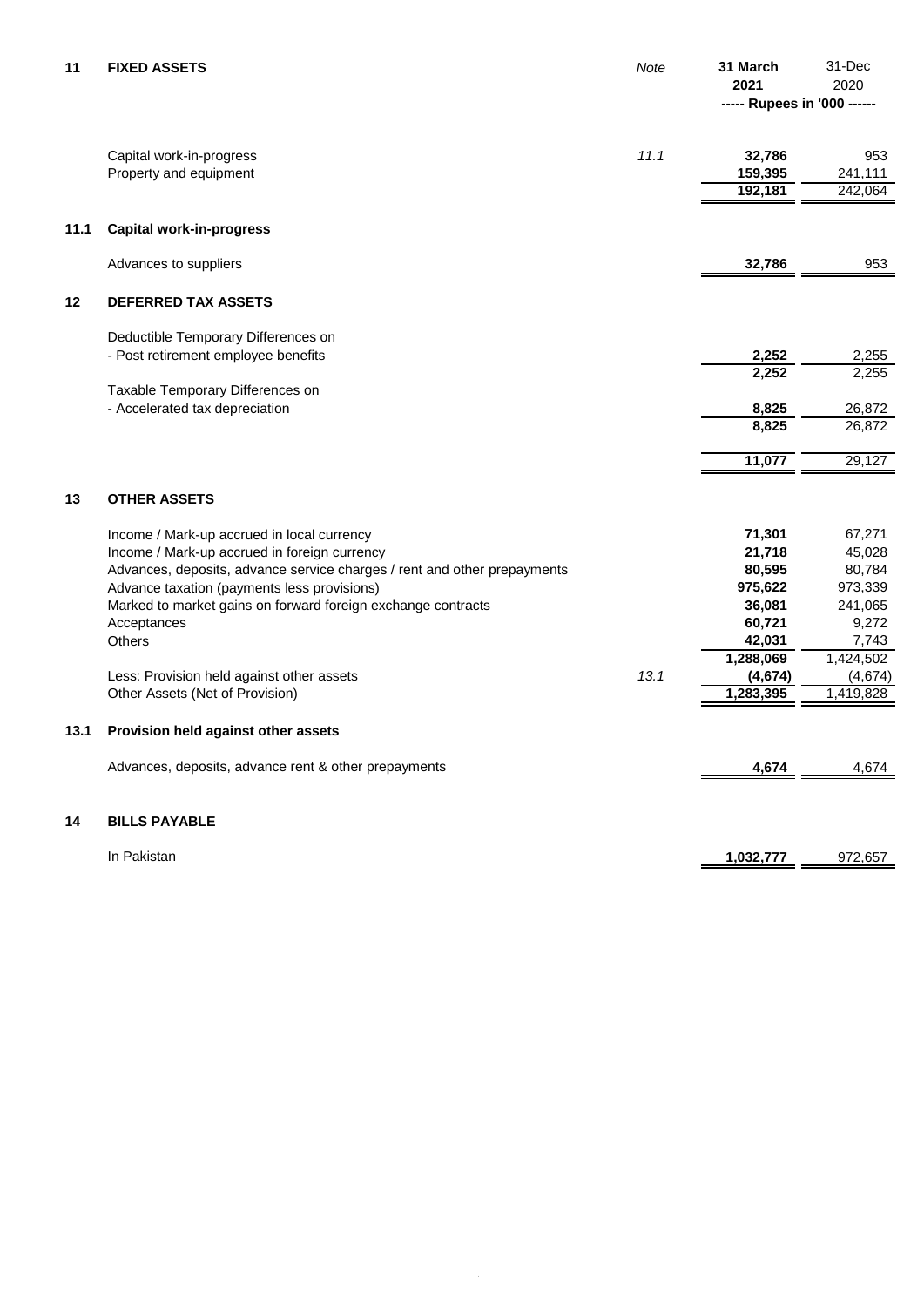| <b>Unsecured</b>                                                              |        |         |
|-------------------------------------------------------------------------------|--------|---------|
| Overdrawn nostro accounts - Interbranch and a subsidiary of Deutsche Bank, AG | 1.091  | 20.819  |
| Repo borrowings                                                               |        | 177.589 |
| Others<br>15.1                                                                | 36.839 | 42.639  |
| <b>Total unsecured</b>                                                        | 37.930 | 241.047 |
|                                                                               |        |         |

# **15.1** These are balances payable to commercial banks inside Pakistan under partner banking arrangements.

# **16 DEPOSITS AND OTHER ACCOUNTS**

|                                          |                      | 31 March 2021            |            |                      | 31 December 2020         |            |
|------------------------------------------|----------------------|--------------------------|------------|----------------------|--------------------------|------------|
|                                          | In Local<br>Currency | In Foreign<br>currencies | Total      | In Local<br>Currency | In Foreign<br>currencies | Total      |
|                                          |                      |                          |            |                      |                          |            |
| <b>Customers</b>                         |                      |                          |            |                      |                          |            |
| <b>Non-Remunerative</b>                  |                      |                          |            |                      |                          |            |
| <b>Current deposits</b>                  | 8,931,757            | 825,891                  | 9,757,648  | 10,147,857           | 802,589                  | 10,950,446 |
| <b>Others</b>                            | 579,011              |                          | 579,011    | 697.761              |                          | 697,761    |
| Remunerative                             |                      |                          |            |                      |                          |            |
| Savings deposits                         | 13,781,716           | 11,438                   | 13,793,154 | 11,046,505           | 9,306                    | 11,055,811 |
| Term deposits                            | 7,735,000            |                          | 7,735,000  | 8,261,000            |                          | 8,261,000  |
|                                          | 31,027,484           | 837,329                  | 31,864,813 | 30, 153, 123         | 811.895                  | 30,965,018 |
| <b>Financial Institutions</b>            |                      |                          |            |                      |                          |            |
| Non-remunerative deposits - inter branch | 361                  |                          | 361        | 88                   |                          | 88         |
|                                          | 361                  |                          | 361        | 88                   |                          | 88         |
|                                          | 31,027,845           | 837,329                  | 31,865,174 | 30,153,211           | 811,895                  | 30,965,106 |

| 17 | <b>OTHER LIABILITIES</b>                                    | 31 March<br>2021<br>------- Rupees in '000 ------ | 31 December<br>2020 |
|----|-------------------------------------------------------------|---------------------------------------------------|---------------------|
|    | Mark-up/ Return/ Interest payable in local currency         | 110,902                                           | 1,676               |
|    | Unearned commission and income on bills discounted          | 24.104                                            | 24,735              |
|    | Accrued expenses                                            | 68,361                                            | 99,790              |
|    | Acceptances                                                 | 60,721                                            | 9.272               |
|    | Dividends payable                                           | 930,565                                           | 189,682             |
|    | Marked to market loss on forward foreign exchange contracts | 432                                               | 230,620             |
|    | Payable to DB Singapore                                     | 6,195                                             | 6.195               |
|    | Unremitted head office expenses                             | 2,942,393                                         | 2,887,317           |
|    | Payable to defined benefit plan                             | 39.516                                            | 39,516              |
|    | Provision against off-balance sheet obligations             | 6,121                                             | 6.121               |
|    | Workers Welfare Fund                                        | 282,425                                           | 277,019             |
|    | Lease liability                                             | 2.640                                             | 4.259               |
|    | Others                                                      | 136,908                                           | 144,249             |
|    |                                                             | 4,611,283                                         | 3,920,451           |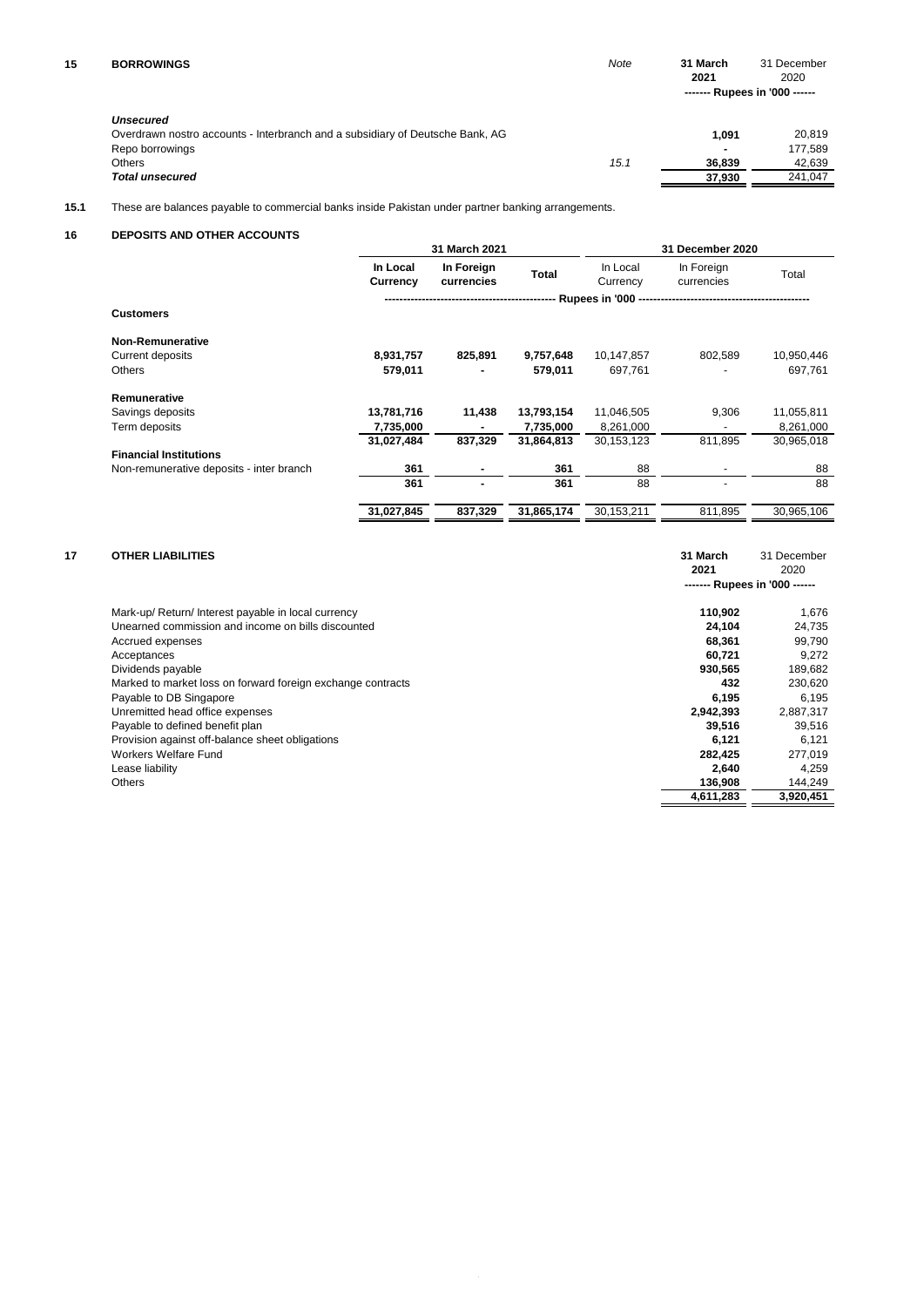| 18     | <b>CONTINGENCIES AND COMMITMENTS</b>                                          | Note   | 31 March<br>2021              | 31 December<br>2020 |
|--------|-------------------------------------------------------------------------------|--------|-------------------------------|---------------------|
|        |                                                                               |        | ------- Rupees in '000 ------ |                     |
|        |                                                                               |        |                               |                     |
|        | -Guarantees                                                                   | 18.1   | 11,267,004                    | 11,754,910          |
|        | -Commitments                                                                  | 18.2   | 27,238,194                    | 36,513,132          |
|        |                                                                               |        | 38,505,198                    | 48,268,042          |
| 18.1   | <b>Guarantees</b>                                                             |        |                               |                     |
|        | Financial guarantees                                                          |        | 11,267,004                    | 11,754,910          |
| 18.2   | <b>Commitments</b>                                                            |        |                               |                     |
|        | Documentary credits and short-term trade-related transactions                 |        |                               |                     |
|        | - letters of credit                                                           |        | 401,751                       | 519,812             |
|        | Commitments in respect of:                                                    |        |                               |                     |
|        | - forward foreign exchange contracts                                          | 18.2.1 | 5,727,840                     | 15,019,020          |
|        | - forward lending                                                             | 18.2.2 | 20,863,893                    | 20,720,534          |
|        | Commitments for acquisition of:                                               |        |                               |                     |
|        | - operating fixed assets                                                      |        | 123,027                       | 134,847             |
|        | Other commitments                                                             | 18.2.3 | 121,683                       | 118,920             |
|        |                                                                               |        | 27,238,194                    | 36,513,132          |
| 18.2.1 | Commitments in respect of forward foreign exchange contracts                  |        |                               |                     |
|        | Purchase                                                                      |        | 2,863,920                     | 5,157,668           |
|        | Sale                                                                          |        | 2,863,920                     | 9,861,352           |
|        |                                                                               |        | 5,727,840                     | 15,019,020          |
|        | The maturities of above contracts are spread over a period of one month.      |        |                               |                     |
| 18.2.2 | Commitments in respect of forward lending                                     |        |                               |                     |
|        | Undrawn formal standby facilities, credit lines and other commitments to lend |        | 20,863,893                    | 20,720,534          |
|        |                                                                               |        |                               |                     |
| 18.2.3 | Cheques in clearing                                                           |        | 121.683                       | 118,920             |

# **18.3 Other contingent liabilities**

Appeals for various assessment years are pending before Income Tax Appellate Authorities / High Courts. Out of these appeals, decisions against demands of Rs. 638 million (31 December 2020: Rs. 638 million) have been made by the CIRA in favor of Pakistan Operations in respect of tax years 2011 to 2014. However, the tax department has filed appeals against the decisions of CIRA for tax years 2013 and 2014 involving demand of Rs. 513 million while no appeal effect orders have been passed by taxation officer for the remaining years. Further, Pakistan Operations are vigorously contesting the appeals for additional demands of Rs. 45 million against various issues (31 December 2020: Rs. 45 million) and the Pakistan Operations are confident that no additional liability would arise.

# **19 MARK-UP / RETURN / INTEREST EARNED Three months** Three months

|                                    | period ended                      | period ended             |
|------------------------------------|-----------------------------------|--------------------------|
|                                    | 31 March                          | 31 March                 |
|                                    | 2021                              | 2020                     |
|                                    | ---------- Rupees in '000 ------- |                          |
| On:                                |                                   |                          |
| Loans and advances                 | 39,166                            | 233,952                  |
| Investments                        | 7,574                             | $\overline{\phantom{0}}$ |
| Lendings to financial institutions | 569,661                           | 726,047                  |
| Balances with banks                |                                   | 316                      |
| <b>Others</b>                      | $\blacksquare$                    | 6                        |
|                                    | 616,401                           | 960,321                  |
|                                    |                                   |                          |

# **20 MARK-UP / RETURN / INTEREST EXPENSED**

| On:                             |         |         |
|---------------------------------|---------|---------|
| Deposits                        | 373.158 | 455.423 |
| Borrowings                      | 478     | 2,323   |
| Finance cost of lease liability | 74      | 128     |
|                                 | 373.710 | 457.874 |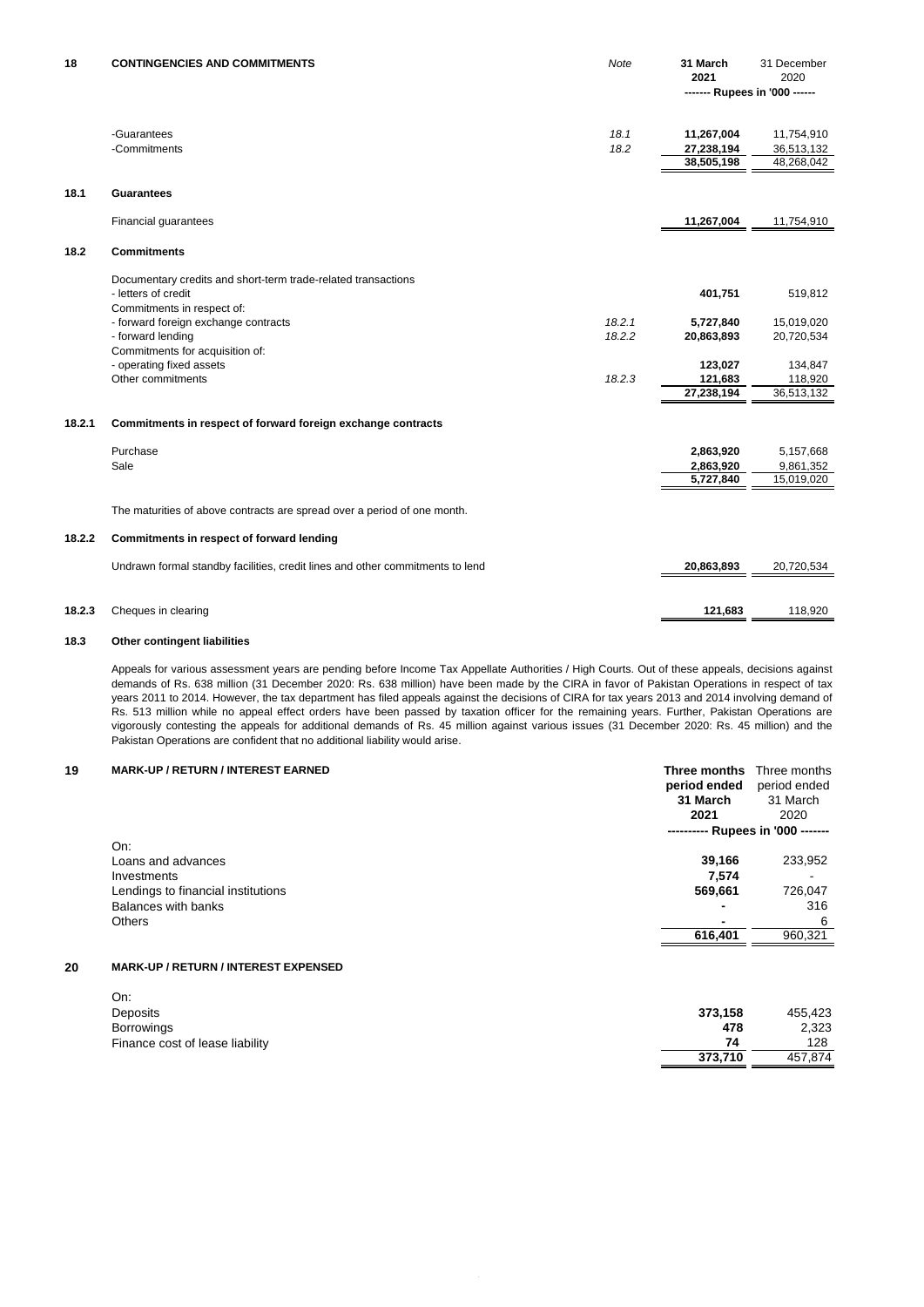| 21 | <b>FEE &amp; COMMISSION INCOME</b>                                                                 | Note | Three months<br>period ended<br>31 March<br>2021<br>-------- Rupees in '000 ------- | Three months<br>period ended<br>31 March<br>2020 |
|----|----------------------------------------------------------------------------------------------------|------|-------------------------------------------------------------------------------------|--------------------------------------------------|
|    |                                                                                                    |      |                                                                                     |                                                  |
|    | Commission on trade<br>Commission on guarantees<br>Commission on cash management                   |      | 23,176<br>19,072<br>1,759                                                           | 24,248<br>18,538<br>1,918                        |
|    | Commission on remittances including home remittances<br>Commission on custodial services<br>Others |      | 95<br>40,143                                                                        | 107<br>117,730<br>250                            |
|    |                                                                                                    |      | 84,245                                                                              | 162,791                                          |
| 22 | <b>GAIN / (LOSS) ON SECURITIES</b>                                                                 |      |                                                                                     |                                                  |
|    | Realised gain on sale of Treasury Bills                                                            |      | 528                                                                                 |                                                  |
|    | Unrealised - held for trading                                                                      |      | (10, 631)                                                                           |                                                  |
|    |                                                                                                    |      | (10, 103)                                                                           |                                                  |
| 23 | <b>OTHER INCOME</b>                                                                                |      |                                                                                     |                                                  |
|    | Gain on sale of fixed assets - net                                                                 |      | 7,438                                                                               | 8,356                                            |
|    | Prior years refunds on utilities costs                                                             |      |                                                                                     | 13,872                                           |
|    |                                                                                                    |      | 7,438                                                                               | 22,228                                           |
| 24 | <b>OPERATING EXPENSES</b>                                                                          |      |                                                                                     |                                                  |
|    | Total compensation expense                                                                         |      | 115,615                                                                             | 102,654                                          |
|    | <b>Property expense</b>                                                                            |      |                                                                                     |                                                  |
|    | Rent & taxes                                                                                       |      | 18,278                                                                              | 12,934                                           |
|    | Insurance                                                                                          |      | 3,184                                                                               | 3,643                                            |
|    | Utilities cost<br>Security (including guards)                                                      |      | 3,232<br>1,968                                                                      | 2,315<br>1,426                                   |
|    | Repair & maintenance (including janitorial charges)                                                |      | 714                                                                                 | (4, 749)                                         |
|    | Depreciation                                                                                       |      | 4,494                                                                               | 8,876                                            |
|    | Depreciation on right-of-use assets                                                                |      | 13,892<br>45,762                                                                    | 13,487<br>37,933                                 |
|    | Information technology expenses                                                                    |      |                                                                                     |                                                  |
|    | Software maintenance                                                                               |      |                                                                                     | 150                                              |
|    | Hardware maintenance                                                                               |      | 2,676                                                                               | 1,081                                            |
|    | Depreciation<br>Network charges                                                                    |      | 3,149<br>2,243                                                                      | 4,116<br>5,517                                   |
|    |                                                                                                    |      | 8,068                                                                               | 10,864                                           |
|    | Other operating expenses                                                                           |      |                                                                                     |                                                  |
|    | Legal & professional charges                                                                       |      | 8,631                                                                               | 1,478                                            |
|    | Outsourced services costs                                                                          |      | 18,016                                                                              | 20,187                                           |
|    | Travelling & conveyance                                                                            |      | 482                                                                                 | 1,666                                            |
|    | NIFT clearing charges<br>Depreciation                                                              |      | 277<br>9,449                                                                        | 256<br>9,244                                     |
|    | Training & development                                                                             |      | 26                                                                                  | 114                                              |
|    | Postage & courier charges                                                                          |      | 588                                                                                 | 270                                              |
|    | Communication                                                                                      |      | 1,828                                                                               | 1,466                                            |
|    | Head office / regional office expenses<br>Stationery & printing                                    |      | 56,626<br>3,182                                                                     | 66,872<br>2,021                                  |
|    | Marketing, advertisement & publicity                                                               |      |                                                                                     |                                                  |
|    | <b>Auditors Remuneration</b>                                                                       |      | 768                                                                                 | 880                                              |
|    | Others                                                                                             |      | 1,889                                                                               | 1,940                                            |
|    |                                                                                                    |      | 101,762<br>271,207                                                                  | 106,394<br>257,845                               |
|    |                                                                                                    |      |                                                                                     |                                                  |
| 25 | <b>TAXATION</b>                                                                                    |      |                                                                                     |                                                  |

| Current<br>.  | 110.047 | 268,071<br>__ |
|---------------|---------|---------------|
| Deferred<br>. | 18,050  | (3.264)       |
|               | 128.097 | 264.807       |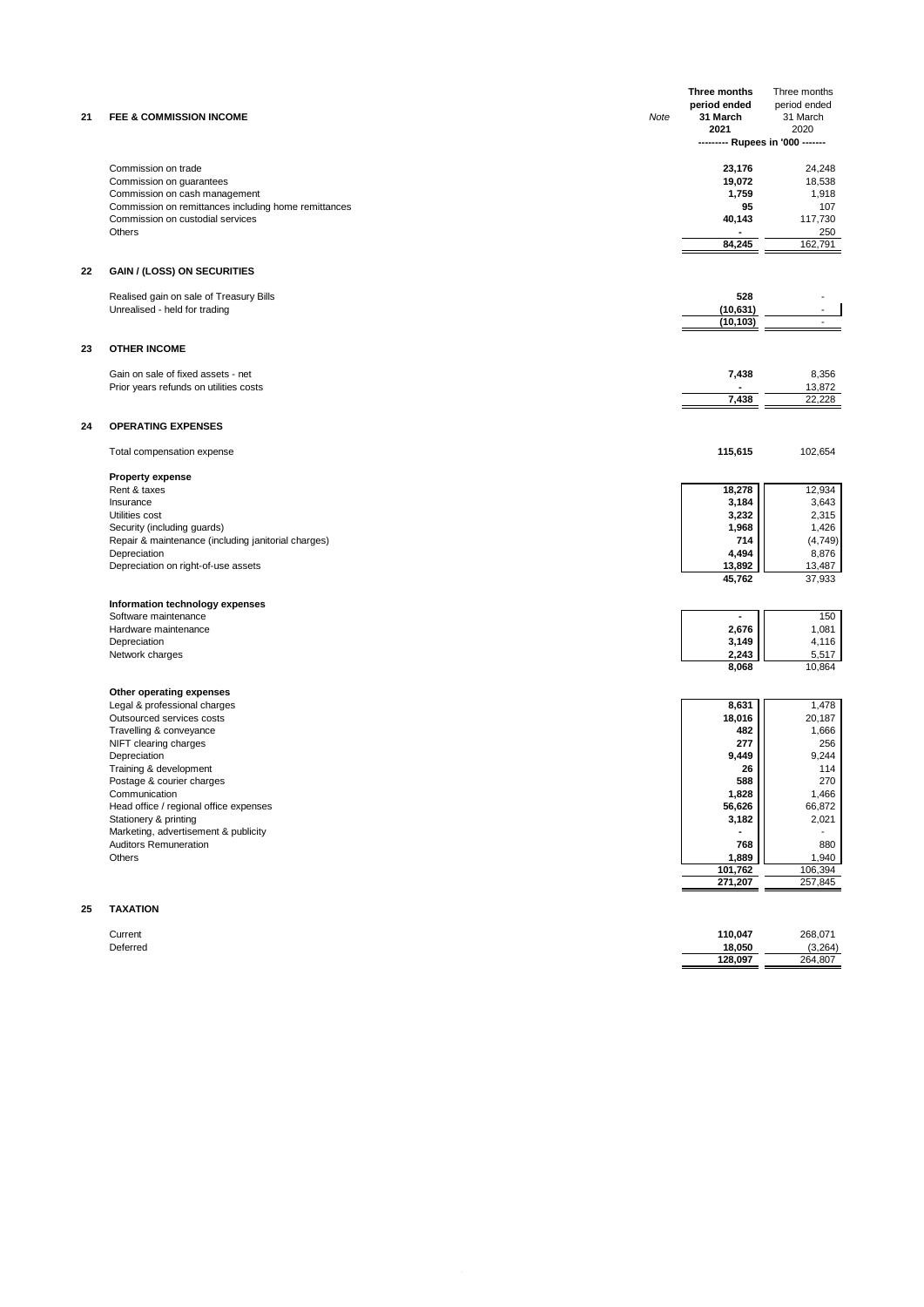# **26 FAIR VALUE MEASUREMENTS**

## **26.1 Fair value of financial assets**

The Pakistan Operations measures fair values using the following fair value hierarchy that reflects the significance of the inputs used in making the measurements:

Level 1: Fair value measurements using quoted prices (unadjusted) in active markets for identical assets or liabilities.

Level 2: Fair value measurements using inputs other than quoted prices included within Level 1 that are observable for the assets or liability, either directly (i.e. as prices) or indirectly (i.e. derived from prices).

Level 3: Fair value measurements using input for the asset or liability that are not based on observable market data (i.e. unobservable inputs).

The table below analyses financial instruments measured at the end of the reporting period by the level in the fair value hierarchy into which the fair value measurement is categorised:

|                                                                                                                                            |                            |                              |                                        |                                               | 31 March 2021                              |         |                                                               |                             |                                                              |
|--------------------------------------------------------------------------------------------------------------------------------------------|----------------------------|------------------------------|----------------------------------------|-----------------------------------------------|--------------------------------------------|---------|---------------------------------------------------------------|-----------------------------|--------------------------------------------------------------|
|                                                                                                                                            |                            |                              | <b>Carrying Value</b>                  |                                               |                                            |         | <b>Fair Value</b>                                             |                             |                                                              |
|                                                                                                                                            | <b>Held for</b><br>trading | <b>Available for</b><br>Sale | <b>Loans and</b><br><b>Receivables</b> | Other<br>financial<br>assets /<br>liabilities | Total                                      | Level 1 | Level 2                                                       | Level 3                     | <b>Total</b>                                                 |
| On balance sheet financial instruments                                                                                                     |                            |                              | (Rupees in '000)                       |                                               |                                            |         |                                                               | --- (Rupees in '000) ------ |                                                              |
| Financial assets measured at fair value                                                                                                    |                            |                              |                                        |                                               |                                            |         |                                                               |                             |                                                              |
| <b>Other Assets</b>                                                                                                                        |                            |                              |                                        |                                               |                                            |         |                                                               |                             |                                                              |
| - Unrealized gain on forward foreign exchange contracts                                                                                    | 36,081<br>36,081           |                              |                                        |                                               | 36,081<br>36,081                           |         | 36,081                                                        |                             | 36,081                                                       |
| Financial assets not measured at fair value                                                                                                |                            |                              |                                        |                                               |                                            |         |                                                               |                             |                                                              |
| Cash and balances with treasury banks                                                                                                      |                            |                              | 8,177,457                              |                                               | 8,177,457                                  |         |                                                               |                             |                                                              |
| Balances with other banks<br>Lendings to financial institutions                                                                            |                            |                              | 2,362,227<br>28,867,360                |                                               | 2,362,227<br>28,867,360                    |         |                                                               |                             |                                                              |
| Investments                                                                                                                                | 348,884                    |                              |                                        |                                               | 348,884                                    |         | 348,884                                                       |                             | 348,884                                                      |
| Advances                                                                                                                                   |                            |                              | 4,110,244                              |                                               | 4,110,244                                  |         |                                                               |                             |                                                              |
| Other assets                                                                                                                               |                            |                              | 183,463                                |                                               | 183,463                                    |         |                                                               |                             |                                                              |
|                                                                                                                                            | 384,965                    |                              | 43,700,751                             |                                               | 44,085,716                                 |         |                                                               |                             |                                                              |
| Financial Liabilities measured at fair value<br>Other Liabilities                                                                          |                            |                              |                                        |                                               |                                            |         |                                                               |                             |                                                              |
| - Unrealized loss on forward foreign exchange contracts                                                                                    | 432                        |                              |                                        |                                               | 432                                        |         | 432                                                           |                             | 432<br>2,900,001<br>2,864,352<br>Total<br>241,065<br>230,620 |
|                                                                                                                                            | 432                        |                              |                                        |                                               | 432                                        |         |                                                               |                             |                                                              |
| Financial liabilities not measured at fair value                                                                                           |                            |                              |                                        |                                               |                                            |         |                                                               |                             |                                                              |
| Bills payable                                                                                                                              |                            |                              |                                        | 1,032,777                                     | 1,032,777                                  |         |                                                               |                             |                                                              |
| Borrowings from financial institutions                                                                                                     |                            |                              |                                        | 37,930                                        | 37,930                                     |         |                                                               |                             |                                                              |
| Deposits and other accounts                                                                                                                |                            |                              |                                        | 31,865,174                                    | 31,865,174                                 |         |                                                               |                             |                                                              |
| Other liabilities                                                                                                                          | 432                        |                              |                                        | 4,610,851<br>37,546,732                       | 4,610,851<br>37,547,164                    |         |                                                               |                             |                                                              |
| Off-balance sheet financial instruments measured at fair value<br>Forward purchase of foreign exchange<br>Forward sale of foreign exchange |                            |                              |                                        | 2,863,920<br>2,863,920                        | 2,863,920<br>2,863,920<br>31 December 2020 |         | 2,900,001<br>2,864,352                                        |                             |                                                              |
|                                                                                                                                            |                            |                              | Carrying Value                         |                                               |                                            |         | Fair Value                                                    |                             |                                                              |
|                                                                                                                                            | Held for<br>trading        | Available for<br>Sale        | Loans and<br>Receivables               | Other<br>financial<br>assets /<br>liabilities | Total                                      | Level 1 | Level 2                                                       | Level 3                     |                                                              |
|                                                                                                                                            |                            |                              | (Rupees in '000)                       |                                               |                                            |         | -------------------- (Rupees in '000) ----------------------- |                             |                                                              |
| On balance sheet financial instruments                                                                                                     |                            |                              |                                        |                                               |                                            |         |                                                               |                             |                                                              |
| Financial assets measured at fair value<br>Other Assets                                                                                    |                            |                              |                                        |                                               |                                            |         |                                                               |                             |                                                              |
| - Unrealized gain on forward foreign exchange contracts                                                                                    | 241,065                    |                              |                                        |                                               | 241,065                                    |         | 241,065                                                       |                             |                                                              |
|                                                                                                                                            | 241,065                    |                              |                                        |                                               | 241,065                                    |         |                                                               |                             |                                                              |
| Financial assets not measured at fair value                                                                                                |                            |                              |                                        |                                               |                                            |         |                                                               |                             |                                                              |
| Cash and balances with treasury banks                                                                                                      |                            |                              | 8,645,015                              |                                               | 8,645,015                                  |         |                                                               |                             |                                                              |
| Balances with other banks                                                                                                                  |                            |                              | 5,268,843                              |                                               | 5,268,843                                  |         |                                                               |                             |                                                              |
| Lendings to financial institutions<br>Investments                                                                                          |                            |                              | 26,209,833                             |                                               | 26,209,833                                 |         |                                                               |                             |                                                              |
| Advances                                                                                                                                   |                            |                              | 2,505,899                              | $\overline{\phantom{a}}$                      | 2,505,899                                  |         |                                                               |                             |                                                              |
| Other assets                                                                                                                               |                            |                              | 1,109,249                              |                                               | 1,109,249                                  |         |                                                               |                             |                                                              |
|                                                                                                                                            | 241.065                    |                              | 43,738,839                             |                                               | 43,979,904                                 |         |                                                               |                             |                                                              |
| Financial Liabilities measured at fair value<br><b>Other Liabilities</b>                                                                   |                            |                              |                                        |                                               |                                            |         |                                                               |                             |                                                              |
| - Unrealized loss on forward foreign exchange contracts                                                                                    | 230,620                    |                              |                                        |                                               | 230,620                                    |         | 230,620                                                       |                             |                                                              |
|                                                                                                                                            | 230,620                    |                              |                                        |                                               | 230,620                                    |         |                                                               |                             |                                                              |
| Financial liabilities not measured at fair value<br>Bills payable                                                                          |                            |                              |                                        | 972,657                                       | 972,657                                    |         |                                                               |                             |                                                              |
| Borrowings from financial institutions                                                                                                     |                            |                              |                                        | 241,047                                       | 241,047                                    |         |                                                               |                             |                                                              |
| Deposits and other accounts                                                                                                                |                            |                              |                                        | 30,965,106                                    | 30,965,106                                 |         |                                                               |                             |                                                              |
| Other liabilities                                                                                                                          |                            |                              |                                        | 3,689,831                                     | 3,689,831                                  |         |                                                               |                             |                                                              |
|                                                                                                                                            | 230,620                    |                              |                                        | 35,868,641                                    | 36,099,261                                 |         |                                                               |                             |                                                              |
| Off-balance sheet financial instruments measured at fair value<br>Forward purchase of foreign exchange<br>Forward sale of foreign exchange |                            |                              |                                        | 5,157,668<br>9,861,352                        | 5,157,668<br>9,861,352                     | ٠       | 5,398,733<br>10,091,972                                       |                             | 5,398,733<br>10,091,972                                      |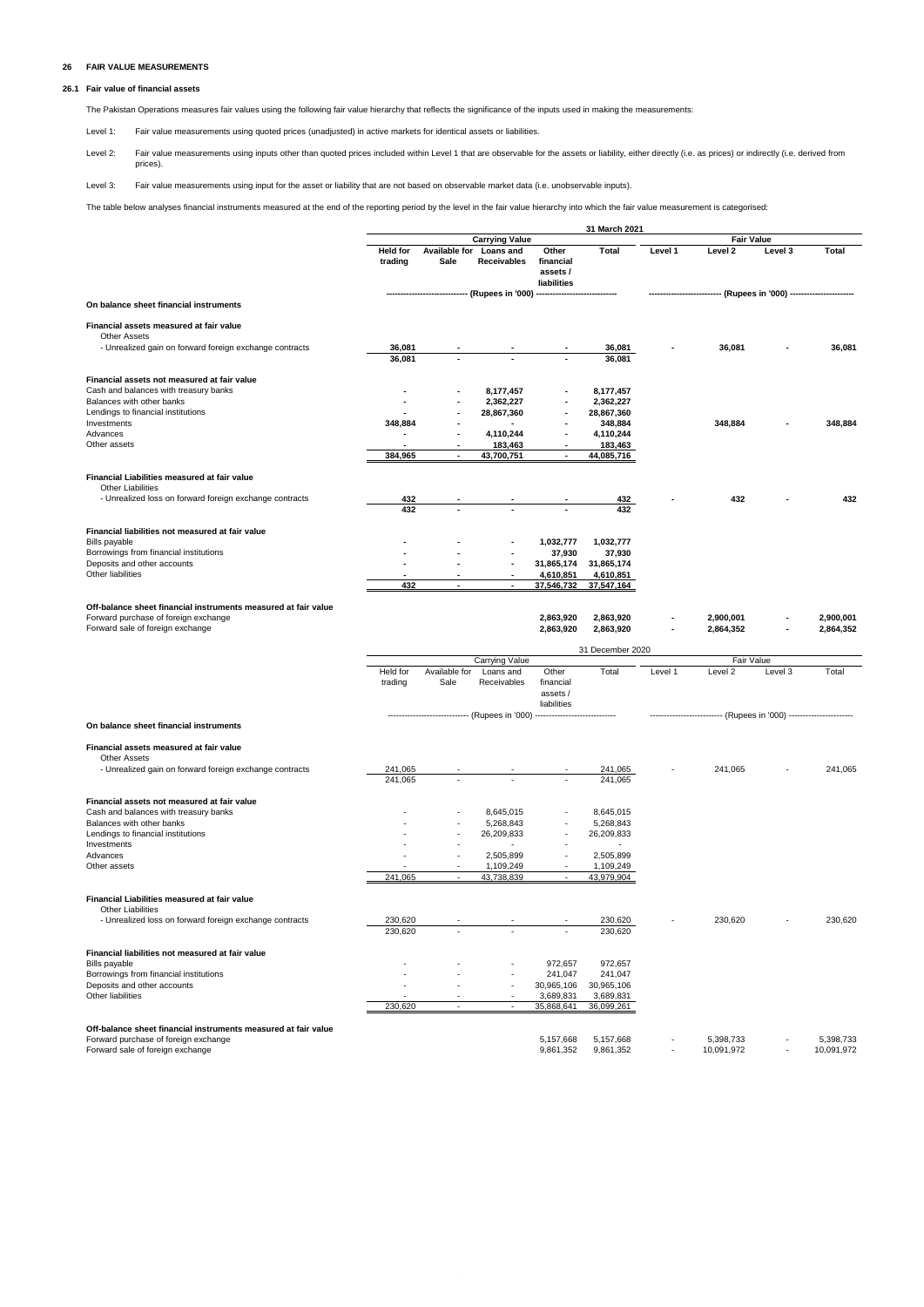# **27 SEGMENT INFORMATION**

## **27.1 Segment Details with respect to Business Activities**

DB Pakistan Operations operate under a transfer pricing framework that applies to all businesses and promotes pricing of :

- (i) assets in accordance with their underlying liquidity risk;
- (ii) liabilities in accordance with their funding maturity; and
- (iii) contingent liquidity exposures in accordance with the cost of providing for commensurate liquidity reserves to fund unexpected cash requirements.

Within this transfer pricing framework we allocate funding and liquidity risk costs and benefits to the business units and set financial incentives in line with the liquidity risk guidelines. Transfer prices are subject to liquidity (term) premiums depending on market conditions. Liquidity premiums are set by Treasury and picked up by a segregated liquidity account. The Treasury liquidity account is the aggregator of long- term liquidity costs. The management and cost allocation of the liquidity account is the key variable for transfer pricing funding costs within Deutsche Bank.

## *Corporate Bank (Previously Global Transaction Banking (GTB))*

Corporate Bank provides commercial banking products and services for both corporates and financial institutions worldwide, including

domestic and cross-border payments, cash management, international trade finance, depository, custody and related services.

#### *Investment Bank*

Global Emerging Markets provides Foreign Exchange services to clients in Pakistan on the back of cross-border payments, international trade, institutional flows and bond trading.

# *Infrastructure and Regional Management*

It includes all the back offices which are responsible to provide support services to the businesses. The Treasury business is also a part of Infrastructure and Regional Management.

|                                        |             |             | Three months period ended                |                   |
|----------------------------------------|-------------|-------------|------------------------------------------|-------------------|
|                                        |             |             | 31 March 2021                            |                   |
|                                        | Corporate   | Investment  | <b>Infrastructure</b>                    | Total             |
|                                        | <b>Bank</b> | Bank        | & Regional                               |                   |
|                                        |             |             | <b>Management</b>                        |                   |
|                                        |             |             | (Rupees in '000) ------                  |                   |
| <b>Profit &amp; Loss</b>               |             |             |                                          |                   |
| Net mark-up / return                   | (336, 501)  | 7,470       | 571,722                                  | 242,691           |
| Inter segment revenue - net            | 590,204     | (26, 404)   | (563,800)                                |                   |
| Non mark-up / return / interest income | 121,444     | 114,617     | 62,746                                   | 298,807           |
| <b>Total Income</b>                    | 375,147     | 95,683      | 70,668                                   | 541,498           |
| Segment direct expenses                | (85, 635)   | (6, 807)    | (184, 171)                               | (276, 613)        |
| Inter segment expense allocation       | (195, 164)  | (13, 264)   | 208,428                                  |                   |
| <b>Total expenses</b>                  | (280, 799)  | (20, 071)   | 24,257                                   | (276, 613)        |
| Reversals / (Provisions)               | ۰           |             | ۰                                        |                   |
| Profit before tax                      | 94.348      | 75,612      | 94,925                                   | 264,885           |
|                                        |             |             | 31 March 2021                            |                   |
|                                        | Corporate   | Investment  | Infrastructure                           | Total             |
|                                        | <b>Bank</b> | <b>Bank</b> | & Regional                               |                   |
|                                        |             |             | Management                               |                   |
|                                        |             |             | -- (Rupees in '000) -------------------- |                   |
| <b>Balance Sheet</b>                   |             |             |                                          |                   |
| Cash & Bank balances                   |             |             | 10,539,684                               | 10,539,684        |
| Net inter segment lending              | 30,693,728  |             |                                          | 30,693,728        |
| Lendings to financial institutions     |             |             | 28,867,360                               | 28,867,360        |
| Investments                            |             | 348.884     |                                          | 348,884           |
| Advances - performing                  | 4,118,242   |             |                                          | 4,118,242         |
| - non-performing                       | 96,511      |             |                                          | 96,511            |
| - provision against advances           | (104, 509)  |             |                                          | (104, 509)        |
| Others                                 | 157,028     | 36,081      | 1,293,544                                | 1,486,653         |
| <b>Total Assets</b>                    | 34,961,000  | 384,965     | 40,700,588                               | <u>76,046,553</u> |
|                                        |             |             |                                          |                   |
| Borrowings                             |             |             | 37,930                                   | 37,930            |
| Deposits & other accounts              | 31,864,813  |             | 361                                      | 31,865,174        |
| Net inter segment borrowing            |             | 384,533     | 30,309,195                               | 30,693,728        |
| Others                                 | 3,096,187   | 432         | 2,547,441                                | 5,644,060         |
| <b>Total liabilities</b>               | 34,961,000  | 384,965     | 32,894,927                               | 68,240,892        |
| Head office account                    |             | ٠           | 7,805,661                                | 7,805,661         |
| <b>Total Equity &amp; liabilities</b>  | 34,961,000  | 384,965     | 40,700,588                               | 76,046,553        |
|                                        |             |             |                                          |                   |
| <b>Contingencies &amp; Commitments</b> | 32,624,955  | 5,727,840   | 152,403                                  | <u>38,505,198</u> |
|                                        |             |             |                                          |                   |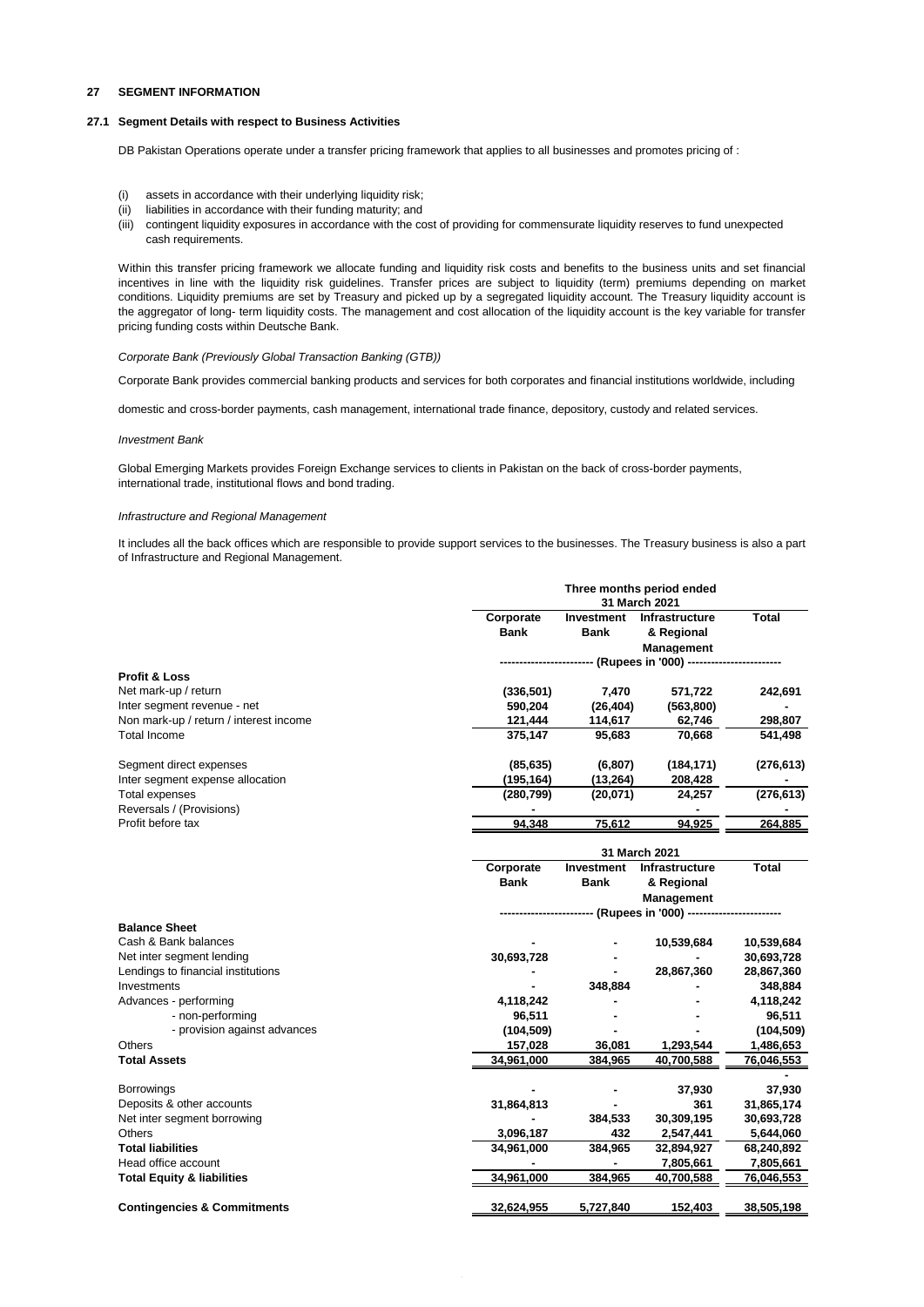|                                        |                          |                           | Three months period ended<br>31 March 2020                         |            |
|----------------------------------------|--------------------------|---------------------------|--------------------------------------------------------------------|------------|
|                                        | Corporate<br>Bank        | Investment<br><b>Bank</b> | Infrastructure<br>& Regional<br>Management                         | Total      |
|                                        |                          |                           | ------------------------ (Rupees in '000) ------------------------ |            |
| <b>Profit &amp; Loss</b>               |                          |                           |                                                                    |            |
| Net mark-up / return                   | (183,000)                |                           | 685,447                                                            | 502,447    |
| Inter segment revenue - net            | 646,909                  | 8,236                     | (655, 145)                                                         |            |
| Non mark-up / return / interest income | 238,867                  | 139,095                   | 49,488                                                             | 427,450    |
| <b>Total Income</b>                    | 702,776                  | 147,331                   | 79,790                                                             | 929,897    |
| Segment direct expenses                | (67, 597)                | (6,659)                   | $-197,030$                                                         | (271, 286) |
| Inter segment expense allocation       | (170, 137)               | (10, 432)                 | 180,569                                                            |            |
| Total expenses                         | (237, 734)               | (17,091)                  | (16, 461)                                                          | (271, 286) |
| Reversals / (Provisions)               |                          |                           |                                                                    |            |
| Profit before tax                      | 465,042                  | 130,240                   | 63,329                                                             | 658,611    |
|                                        |                          |                           | 31 December 2020                                                   |            |
|                                        | Corporate<br><b>Bank</b> | Investment<br>Bank        | Infrastructure<br>& Regional<br>Management                         | Total      |
|                                        |                          |                           | ------------------------ (Rupees in '000) ------------------------ |            |
| <b>Balance Sheet</b>                   |                          |                           |                                                                    |            |
| Cash & Bank balances                   |                          |                           | 13,913,858                                                         | 13,913,858 |
| Net inter segment lending              | 29,549,606               |                           |                                                                    | 29,549,606 |
| Lendings to financial institutions     |                          |                           | 26,209,833                                                         | 26,209,833 |
| Advances - performing                  | 2,513,897                |                           |                                                                    | 2,513,897  |
| - non-performing                       | 96,511                   |                           |                                                                    | 96,511     |
| - provision against advances           | (104, 509)               |                           |                                                                    | (104, 509) |
| <b>Others</b>                          | 113,657                  | 241,065                   | 1,336,297                                                          | 1,691,019  |
| <b>Total Assets</b>                    | 32,169,161               | 241,065                   | 41,459,988                                                         | 73,870,214 |
|                                        |                          |                           |                                                                    |            |

| <b>Borrowings</b>                      | $\overline{\phantom{0}}$ |            | 241.047    | 241,047    |
|----------------------------------------|--------------------------|------------|------------|------------|
| Deposits & other accounts              | 30.965.018               |            | 88         | 30,965,106 |
| Net inter segment borrowing            |                          | 10.445     | 29,539,161 | 29,549,606 |
| <b>Others</b>                          | 1.204.143                | 230,620    | 3,458,345  | 4,893,108  |
| <b>Total liabilities</b>               | 32,169,161               | 241.065    | 33,238,640 | 65,648,866 |
| Head office account                    |                          |            | 8,221,348  | 8,221,348  |
| <b>Total Equity &amp; liabilities</b>  | 32,169,161               | 241.065    | 41.459.988 | 73.870.214 |
|                                        |                          |            |            |            |
| <b>Contingencies &amp; Commitments</b> | 28,075,577               | 20,057,618 | 134.847    | 48,268,042 |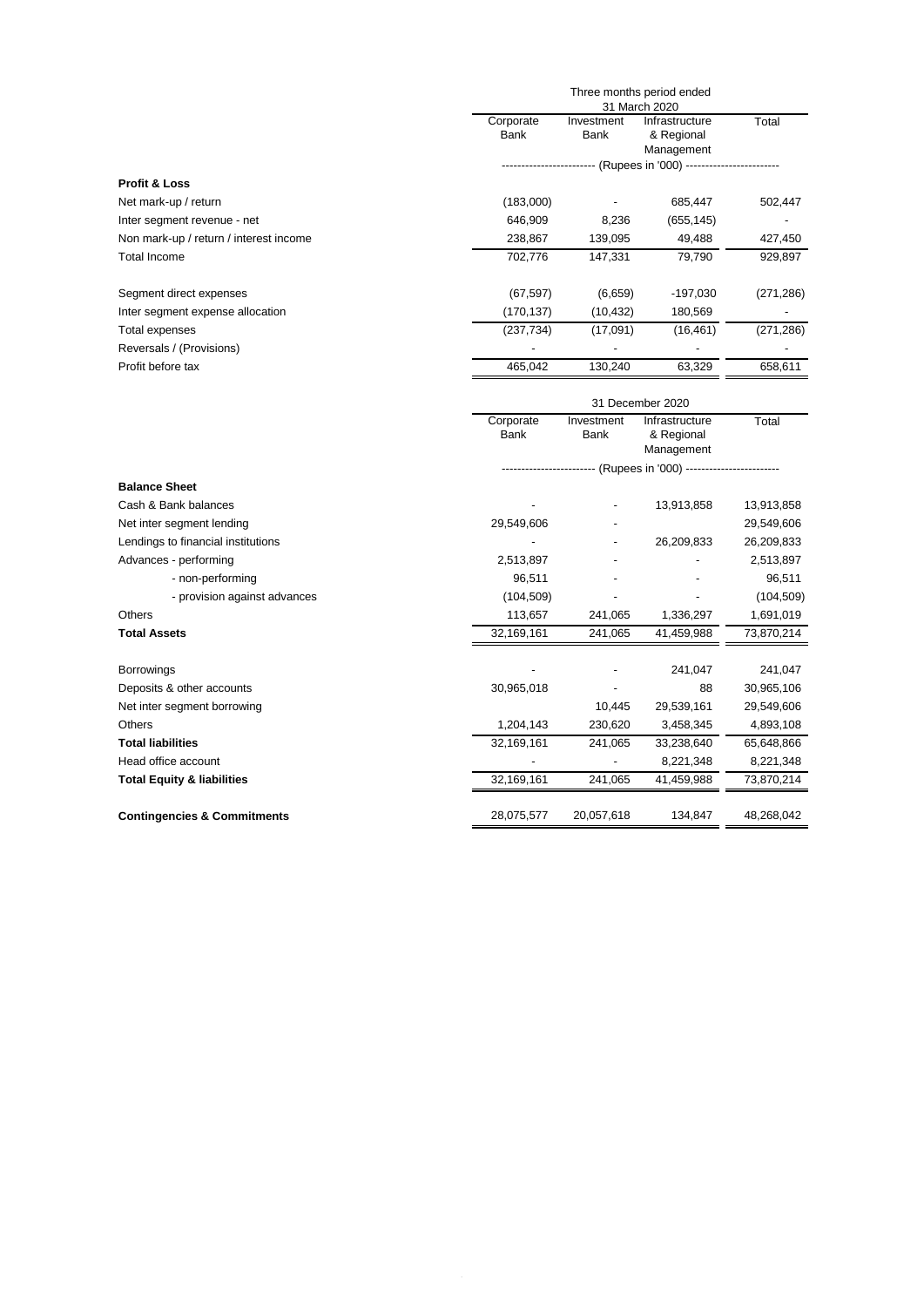# **28 RELATED PARTY TRANSACTIONS**

Related parties comprise of Head office, other branches of the Bank and employees' retirement benefit funds. The transactions with related parties are conducted under normal course of business at arm's length prices. The Pakistan Operations also provide advances to employees at reduced rate in accordance with their terms of employment. The transactions and balances with related parties, other than those under the terms of employment and those disclosed elsewhere are summarized as follows:

|                                                                | 31 March 2021                      |                                |                          | 31 December 2020                     |                                |                          |  |
|----------------------------------------------------------------|------------------------------------|--------------------------------|--------------------------|--------------------------------------|--------------------------------|--------------------------|--|
|                                                                | <b>Head office</b><br>and branches | Key<br>management<br>personnel | Other related<br>parties | Head office<br>and branches          | Key<br>management<br>personnel | Other related<br>parties |  |
|                                                                |                                    |                                |                          | - (Rupees in '000) -                 |                                |                          |  |
| <b>Balances with other banks</b>                               |                                    |                                |                          |                                      |                                |                          |  |
| In current accounts                                            | 2,358,966                          |                                |                          | 5,265,153                            |                                |                          |  |
|                                                                |                                    |                                |                          |                                      |                                |                          |  |
| <b>Advances</b>                                                |                                    |                                |                          |                                      |                                |                          |  |
| Opening balance                                                |                                    | 73,105                         |                          |                                      | 70,383                         |                          |  |
| Addition during the year                                       |                                    | 19,259                         |                          |                                      | 16,655                         |                          |  |
| Repaid during the year                                         |                                    | (10, 226)                      |                          |                                      | (13, 933)                      |                          |  |
| Closing balance                                                | $\overline{a}$                     | 82,138                         | $\overline{a}$           | ÷.                                   | 73,105                         |                          |  |
| <b>Borrowings</b>                                              |                                    |                                |                          |                                      |                                |                          |  |
| Opening balance                                                | 20,819                             |                                |                          | 559                                  |                                |                          |  |
| Borrowings during the year                                     | 13,601,995                         |                                |                          | 53,213,546                           |                                |                          |  |
| Settled during the year                                        | (13,621,723)                       |                                |                          | (53, 193, 285)                       |                                |                          |  |
| Closing balance                                                | 1,091                              | $\blacksquare$                 | $\blacksquare$           | 20,819                               | $\overline{\phantom{a}}$       |                          |  |
|                                                                |                                    |                                |                          |                                      |                                |                          |  |
|                                                                |                                    |                                |                          |                                      |                                |                          |  |
| Deposits and other accounts                                    |                                    |                                |                          |                                      |                                |                          |  |
| Opening balance<br>Received during the year                    | 89                                 | 12,345<br>71,625               | 26,220<br>537,002        | 7,783<br>144,673                     | 8,764<br>85,640                | 32,621<br>530,802        |  |
| Withdrawn during the year                                      | 144,404                            |                                |                          |                                      |                                |                          |  |
| Closing balance                                                | (144, 132)<br>361                  | (71, 834)<br>12,136            | (542, 918)<br>20,304     | (152, 367)<br>89                     | (82,059)<br>12,345             | (537, 203)<br>26,220     |  |
|                                                                |                                    |                                |                          |                                      |                                |                          |  |
| <b>Other Liabilities</b>                                       |                                    |                                |                          |                                      |                                |                          |  |
|                                                                |                                    |                                |                          |                                      |                                |                          |  |
| Interest / mark-up payable<br>Payable to staff retirement fund |                                    |                                | 39,516                   |                                      |                                | 39,516                   |  |
| Other liabilities                                              | 2,948,588                          |                                |                          | 2,893,512                            |                                | ä,                       |  |
|                                                                |                                    |                                |                          |                                      |                                |                          |  |
|                                                                |                                    |                                |                          |                                      |                                |                          |  |
| <b>Contingencies and Commitments</b>                           |                                    |                                |                          |                                      |                                |                          |  |
| Other contingencies                                            | 5,408,490                          |                                |                          | 7,952,350                            |                                |                          |  |
|                                                                |                                    |                                |                          |                                      | Three months period ended      |                          |  |
|                                                                |                                    |                                |                          | 31 March 2021                        |                                | 31 March 2020            |  |
|                                                                |                                    |                                | <b>Head office</b>       | Key                                  | <b>Head office</b>             | Key                      |  |
|                                                                |                                    |                                | and                      | management                           | and                            | management               |  |
|                                                                |                                    |                                | branches                 | personnel<br>---- (Rupees in '000) - | branches                       | personnel                |  |
|                                                                |                                    |                                |                          |                                      |                                |                          |  |
| Income                                                         |                                    |                                |                          |                                      |                                |                          |  |
| Mark-up / return / interest earned                             |                                    |                                |                          | 563                                  | 3                              | 42                       |  |
| <b>Expense</b>                                                 |                                    |                                |                          |                                      |                                |                          |  |
| Mark-up / return / interest paid                               |                                    |                                |                          |                                      |                                | 141                      |  |
| Foreign exchange loss                                          |                                    |                                |                          |                                      |                                |                          |  |
| Operating expenses                                             |                                    |                                | 56,626                   | 17,526                               | 66,872                         | 22,749                   |  |